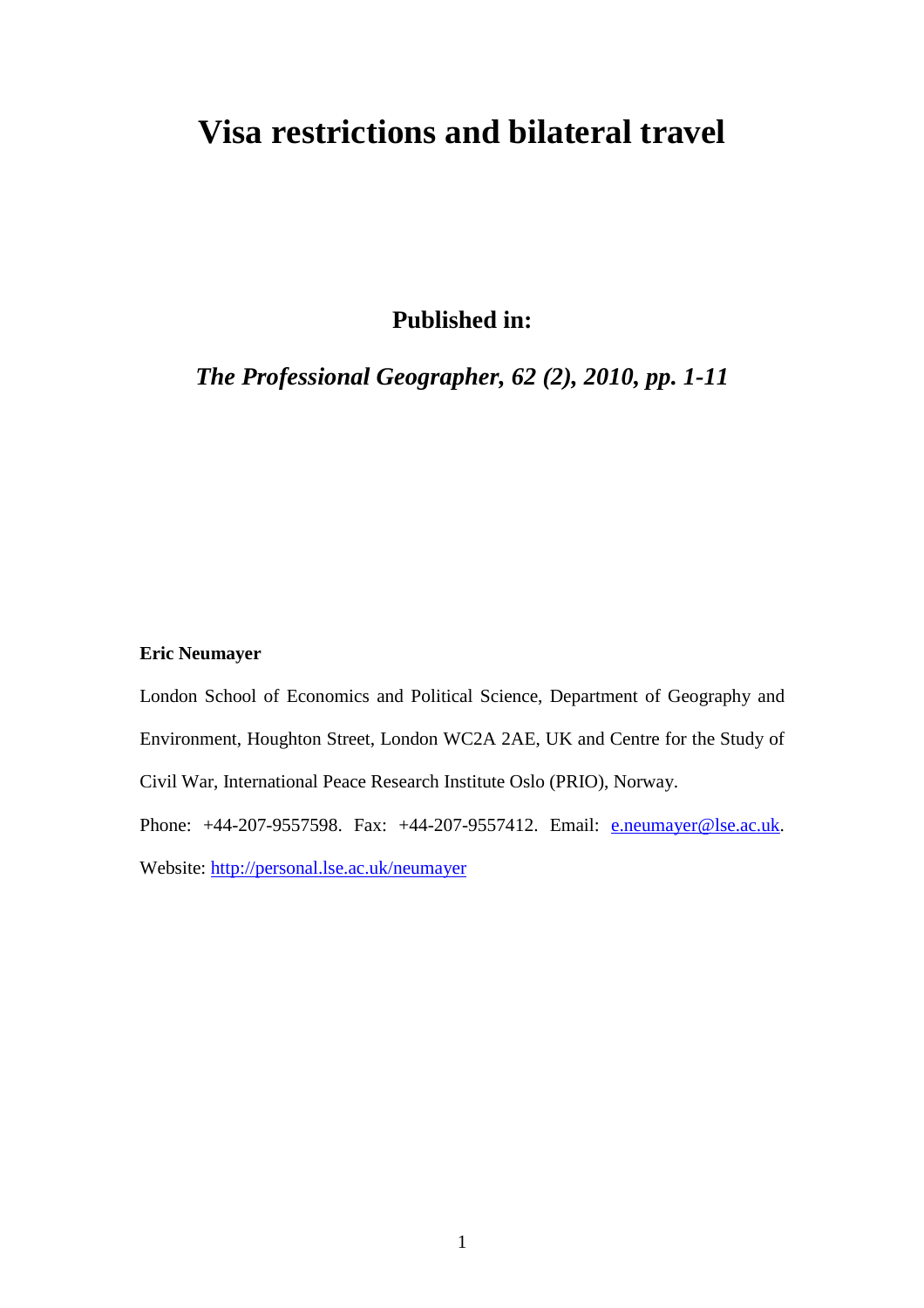### **Abstract**

The vast majority of states impose visa restrictions on travellers from some foreign countries. Such restrictions are likely to deter foreign visitors from affected countries. They will therefore reduce the flow of tourists, businesspeople and other travellers and thereby damage a country's tourism industry, reduce its trade as well as its scientific, cultural and other exchange with foreign countries. This study estimates the damaging effect exerted by visa restrictions on bilateral travel in a country dyad dataset covering the period 1995 to 2005. It finds that, depending on the exact model specification chosen, visa restrictions reduce such travel by on average between 52 and 63 per cent.

Key words: *visa, visitors, travellers, trade, tourism*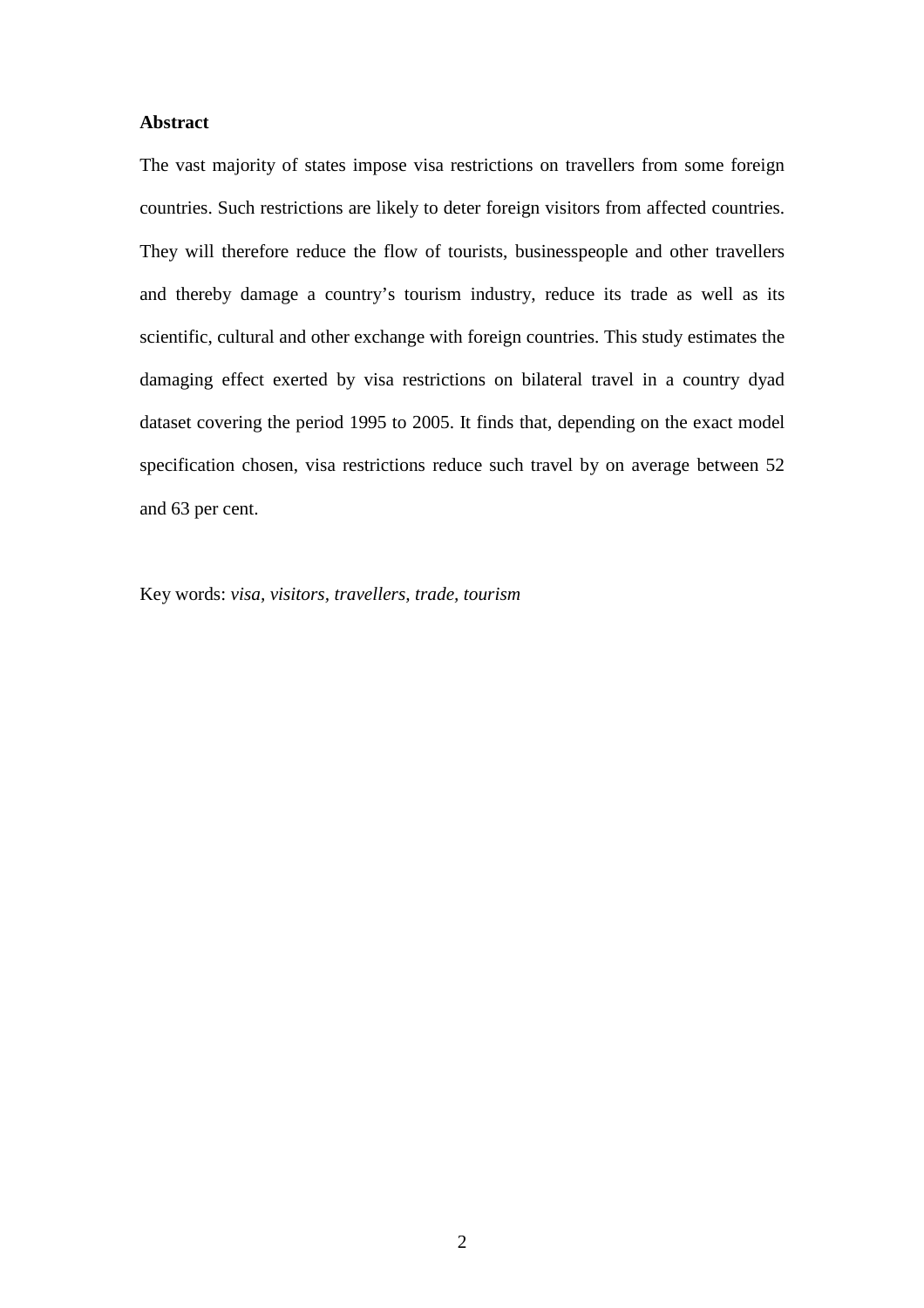#### **Introduction**

Sovereign nation-states postulate and exercise a right to control and restrict entry by foreign visitors into their domestic territory. Such controls and restrictions have "historically been viewed as inherent in the very nature of sovereignty" (Collinson 1996, 77). As Sassen (1996, 1998) remarks, there is no right to enter foreign spaces anywhere in international law. Even the non-binding Universal Declaration of Human Rights only postulates a right of exit and entry to one's own country (article 13), not a right to enter foreign spaces. Two important mechanisms by which states exert their right are border controls and visa restrictions.

Visa restrictions represent an important hurdle to and deterrent against unwelcome visitors that is binding before visitors even arrive at one's borders. First, there is the additional cost and hassle of applying for the visa before travel either via post, which can take weeks or months, via employing a professional visa service provider or in person, which implies travelling to the embassy or one of the few consulates and often queuing, possibly for hours until served. Second, the issuing consulate or embassy can of course, and sometimes does, deny the application without giving any reason. As Torpey (1998, 252) has put it: "Passport and visa controls are (…) the 'first line of defense' against the entry of undesirables."

Yet, visa restrictions are likely to deter both welcome and unwelcome travellers. They will deter foreign businessmen and businesswomen as well as foreign tourists and other travellers to the detriment of the domestic economy – see Neumayer (2010) for an analysis of the effect of visa restrictions on bilateral trade and foreign direct investment. Already the League of Nations in the inter-War period and, after World War II, the Council of Europe reminded nation-states that visa restrictions inhibit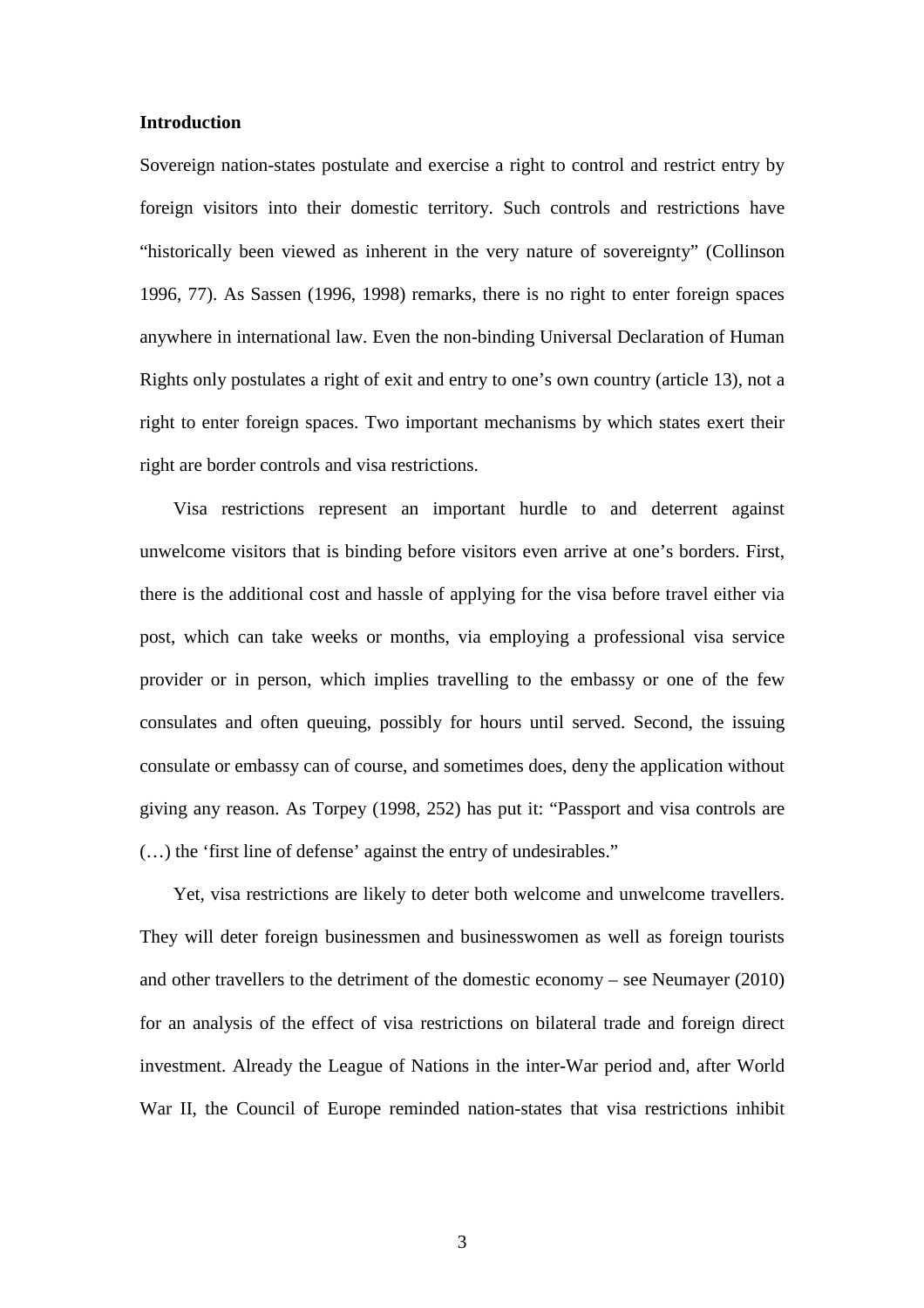international trade and tourism (Salter 2003). By imposing visa restrictions on foreign travellers, countries are thus, in some sense, damaging themselves. $<sup>1</sup>$ </sup>

Given the potentially great economic damage that visa restrictions impose on the domestic economy, it is perhaps surprising that this is the first study to analyze the extent to which visa restrictions actually reduce the flow of travellers.<sup>2</sup> My findings suggest that visa restrictions on average reduce the bilateral flow of travellers by between 52 and 63 percent, depending on model specification. The effect is bigger for travel to and coming from developing countries than it is for developed country travel. There are also regional differences across the developing world. The effect of visa restrictions is thus substantially large, even if it is smaller than the effect of geographical location and former colonial links, which are themselves highly correlated with visa restrictions, however.

This article complements Neumayer (2006) where country-specific variations in visa restrictions are explained. In the current article, the effect of visa restrictions on bilateral travel is examined instead. Neumayer (2006) speculated that visa restrictions have a large detrimental effect on bilateral travel, but could not test this hypothesis. The empirical validation offered in this article adds to our understanding of the complex trade-off between providing travellers access for economic and other

 $\overline{a}$ 

<sup>&</sup>lt;sup>1</sup> The detrimental economic impacts have played a high-profile political role in the United States, where after 9/11 the issuance of visas has been severely restricted. This has created much concern among business groups, research centres and universities of undue delay in granting visas and keeping out students, scientists and businessmen whose entry would be beneficial to US interests (Froelich 2004; Bhattacharjee 2004).

 $2^2$  One potential reason for this lack of existing studies is the work effort involved in inputting data on visa restrictions for a global sample of nation-states. This article's analysis can build on an earlier study of visa restrictions, for which I have coded these data already (Neumayer 2006).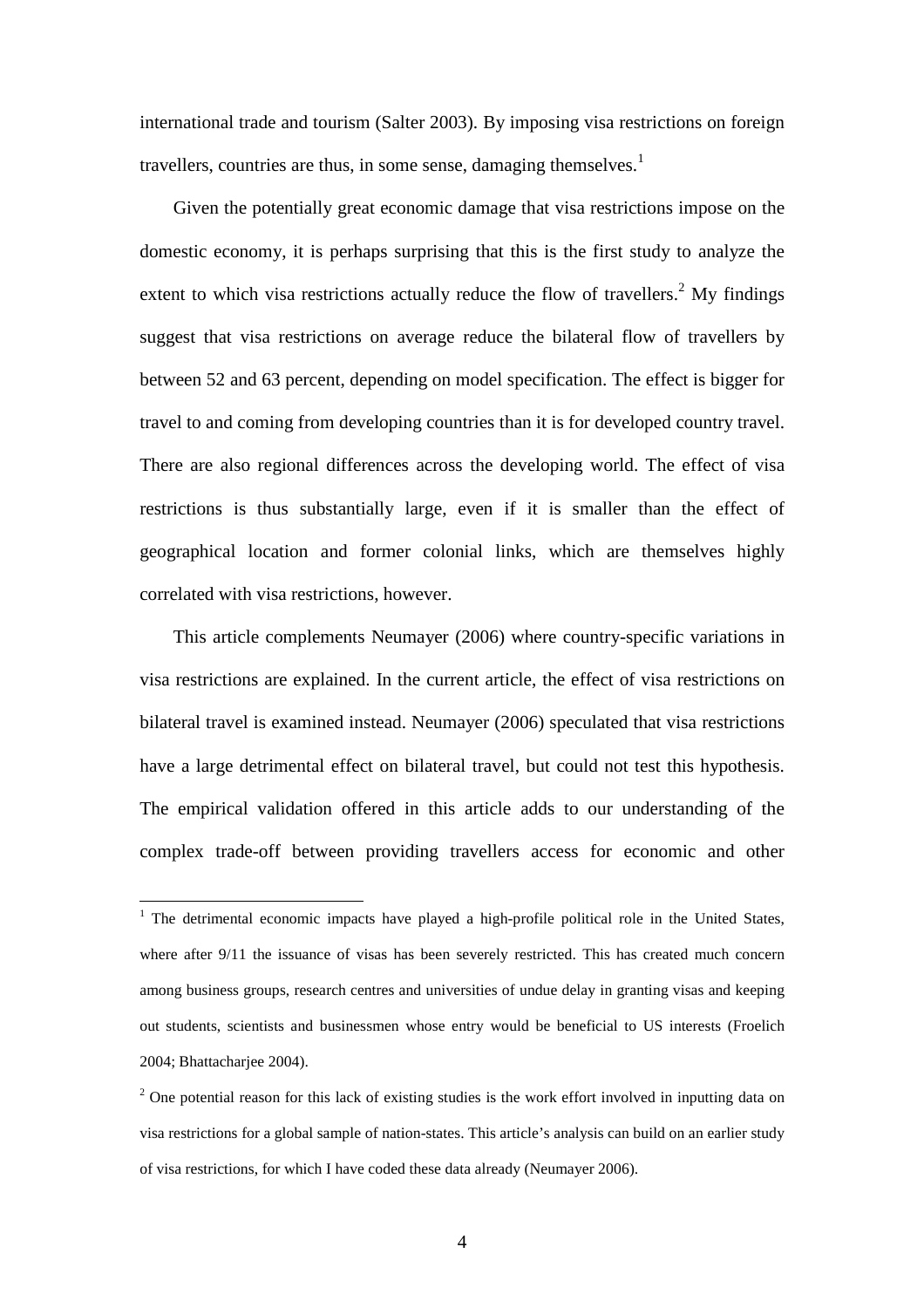benefits and denying travellers access for preventing illegal immigration and for perceived security reasons.

#### **Research design**

 $\overline{a}$ 

The estimation of the effect of visa restrictions on travel has to deal with an identification problem due to potential omitted variable bias. If variables that both have an influence on travel and are correlated with the explanatory variables of the estimation model are omitted from the specification, then this will cause omitted variable bias (OVB). In principle the bias can go both ways, but there are good reasons to presume that OVB will bias the estimated coefficients of the variable(s) of interest upwards (Baldwin and Taglioni 2006). Travel costs, for example, will impact travel, but are impossible to measure correctly. Baldwin and Taglioni (2006) therefore suggest including dyad fixed effects as well as time-varying nation fixed effects in the estimation model to deal with the identification problem. However, because my visa restrictions variable is time-invariant, dyad fixed effects cannot be included in the estimations. This would hold true even if one collected data on visa restrictions for other years, which is very time-consuming. The reason is that there will be little within-variation (variation over time) and practically all of the variation of the visa restriction variable will be dominated by between-variation (variation across dyads).<sup>3</sup> Given dyad fixed effects are impossible, I try to reduce OVB as much as possible by including, where possible, year-specific nation dummies and dyadic explanatory variables that could be correlated with visa restrictions. This cannot solve the identification problem, but it reduces it as much as possible.

 $3$  Technically, dyad fixed effects could be included in this case, but with hardly any within-variation in the visa restrictions variable, no valid coefficient can be estimated in such a model.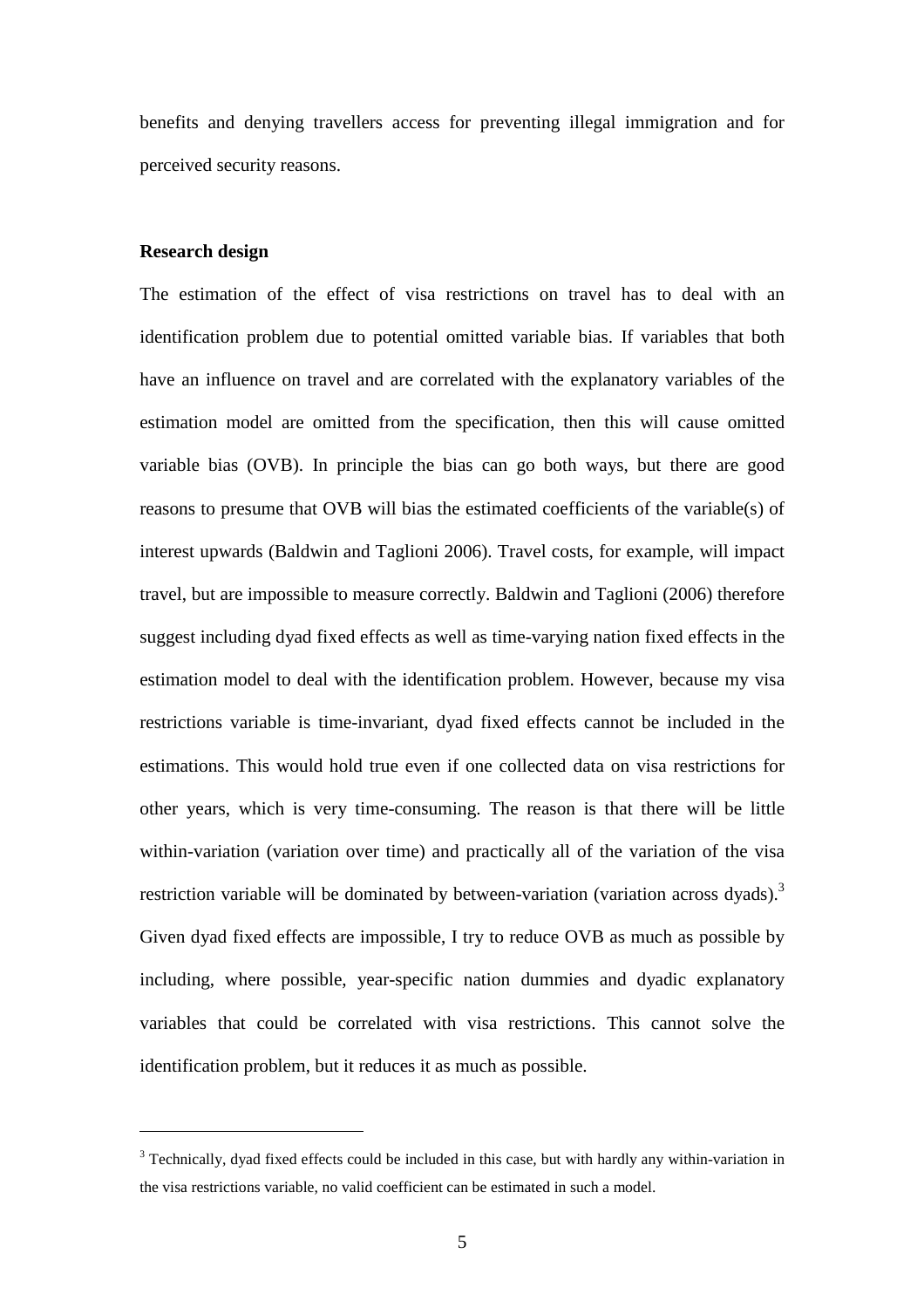In the base model, I estimate the following model of travel demand for the period 1995 to 2005, which is a log-linearized version of a gravity-type model:

$$
y_{ijt} = \alpha + \beta_1 V_{ij} + \beta_2 x_{it} + \beta_3 x_{jt} + \beta_4 x_{ij} + \gamma_{t^*} u_i + \gamma_{t^*} v_j + \mathcal{E}_{ijt},
$$

The subscript *i* represents the destination country, the subscript *j* represents the foreign source country and *t* stands for time, measured in years since I have annual data. *y* is a suitable variable of travel demand. It is determined by visa restrictions between country *i* and country *j* ( $V_{ii}$ ). This variable is in principle time-variant, but I have data only for one year, which is taken over for the other years (see the discussion on the measurement error this introduces below). Travel demand is further determined by  $x_{it}$ , that is by time-varying conditions in the destination country,  $x_{it}$ , i.e. timevarying conditions in the foreign source country, as well as  $x_{ij}$ , i.e. links between the two countries, which could in principle be time-varying as well, but are constant over time in my actual research design. The year-specific destination fixed effects  $\gamma_{t^*}u_i$  and year-specific source country fixed effects  $\gamma_{t}$ <sub>*\*</sub>v*<sub>j</sub> capture both any destination and source</sub> country-specific effects that do not change over time, such as the general attractiveness of a destination for tourists (weather, beaches, cultural and historical attractions etc.) and the general propensity of individuals from source countries to travel, as well as time-varying effects specific to destination or source countries, such as market attractiveness, foreign investment climate, business cycles etc.

I employ standard errors that are clustered on country dyads, i.e. observations are merely assumed to be independent across country dyads, but not necessarily within dyads. Since annual observations within the same dyads cannot be independent from each other, failure to do so would lead to a large under-estimation of standard errors.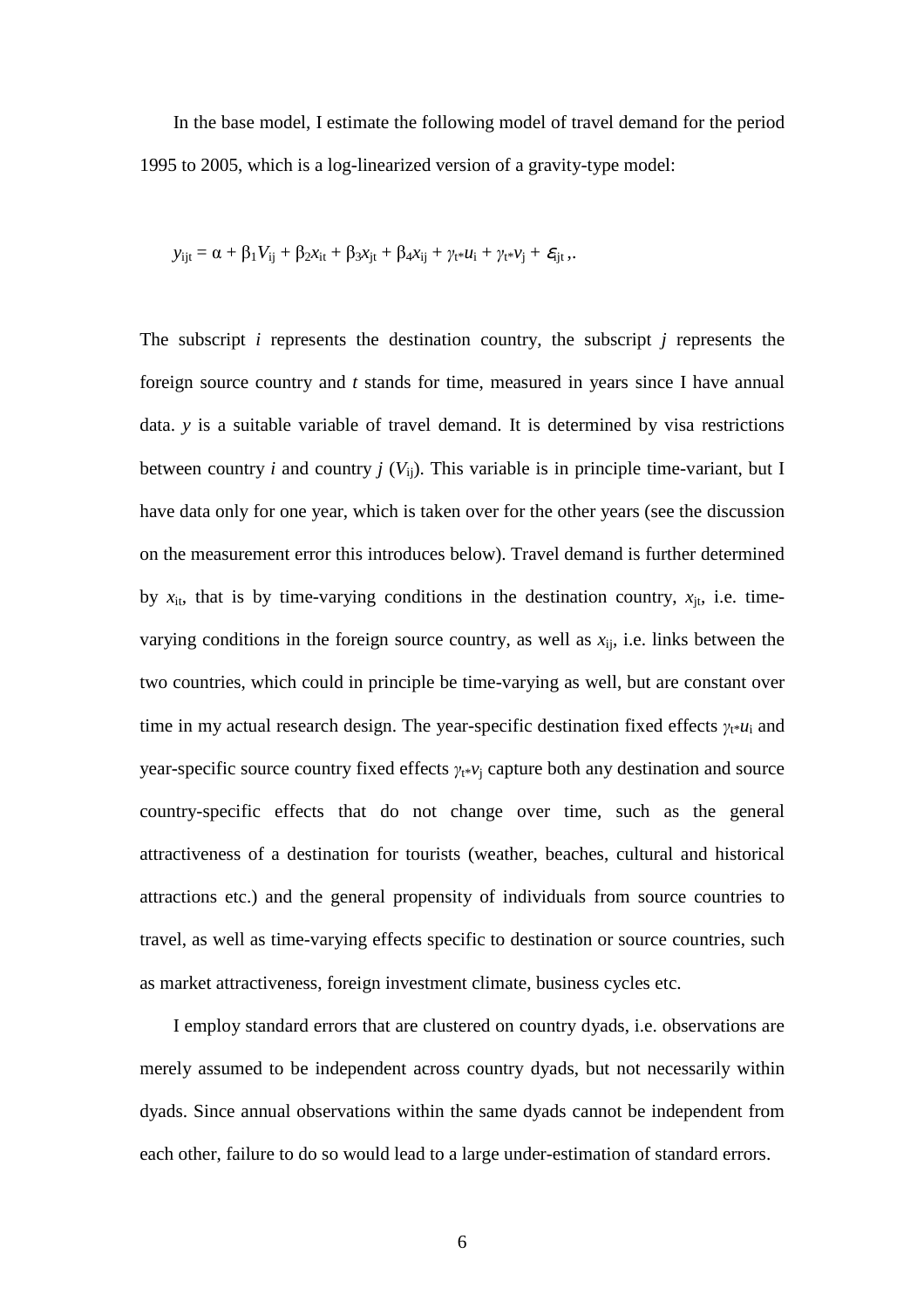#### *The dependent variable*

Travel demand can be measured by number of visitors or by receipts from such travel. Unfortunately, neither can capture the wider economic benefits generated to a country by incoming visitors. Receipts measure the more direct economic benefits somewhat closer than the number of visitors, but no bilateral data on receipts exist, which is why I use data on bilateral visitor numbers instead, for which data are available. Note, however, that at the aggregate national level the number of visitors and receipts are very highly correlated with each other (Neumayer 2004).

Data for visitor arrivals are taken from WTO (2007) and cover the period 1995 to 2005. For the ordinary least squares (OLS) estimations the natural log of the dependent variable is taken in order to render its distribution less skewed. This also allows an easy interpretation of estimated coefficients as elasticities. As will be explained further below, some estimations employ a Poisson count data estimator instead, for which the dependent variable is the number of travelers in levels, i.e. not logged. The sample consists of all countries for which data are available. In a robustness check, I ran the same models for a sample consisting of developing countries only. The results reported further below are similar.

#### *The explanatory variables*

Information on the main explanatory variable, bilateral visa restrictions, is taken from the November 2004 edition of the International Civil Aviation Association's Travel Information Manual (IATA 2004). Used by the vast majority of airlines and travel bureaus, this manual provides authoritative information on restrictions in place. Ideally, one would like to trace changes in restrictions over time, but with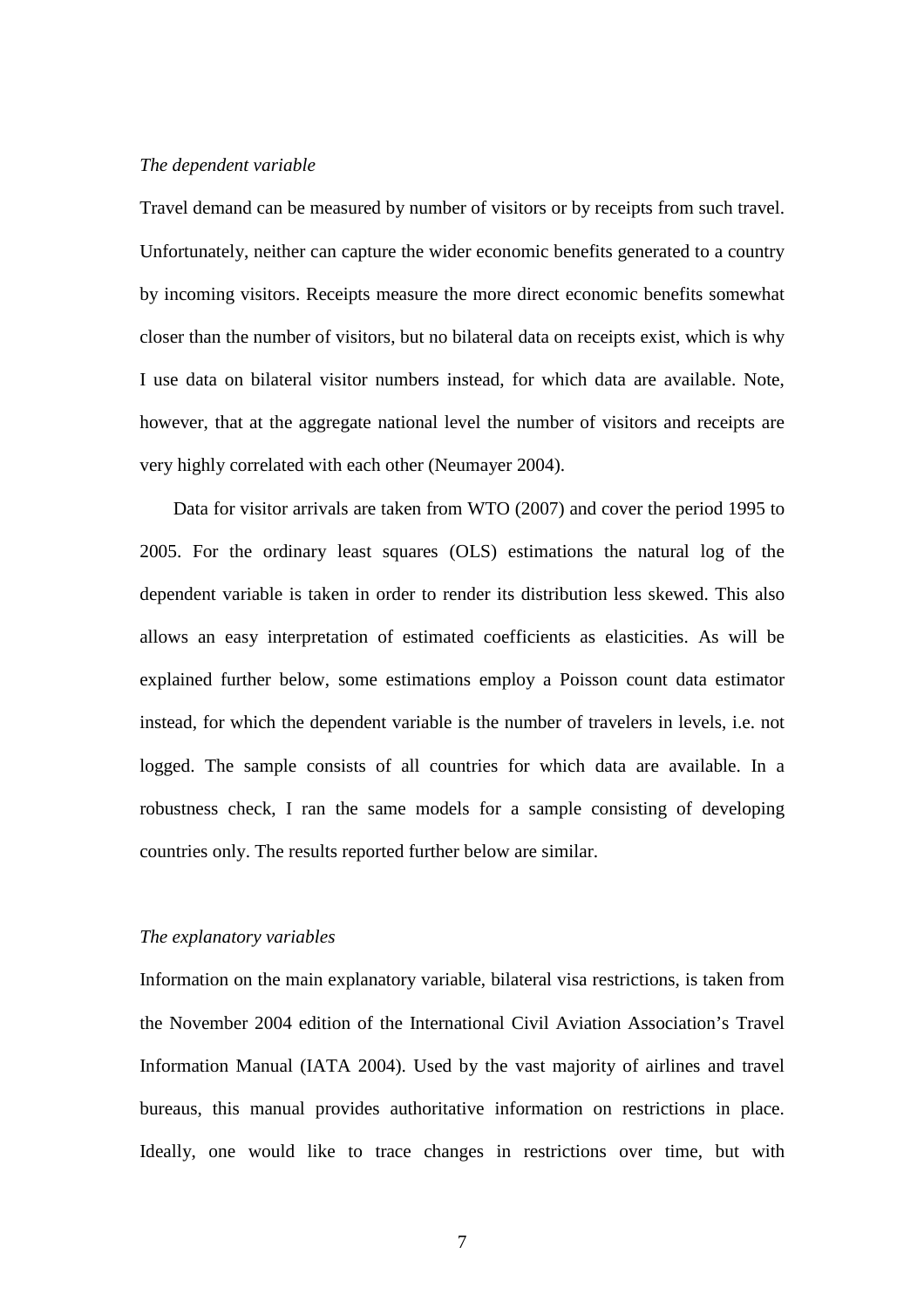approximately 36,300 relevant country pairs (dyads) doing so would be prohibitively costly in terms of effort (it took several months to input the existing data).<sup>4</sup> Given that the panel covers the years 1995 to 2005, there is therefore some measurement error in the visa restrictions variable as a few countries will have changed some of their visa restrictions during this time period. However, this measurement error is small because the number of changes to visa restrictions is likely to be very small compared to the total number of restrictions in place. The cost of measurement error may be outweighed by the benefit of being able to use a panel dataset, which allows the inclusion of year-specific destination and source country fixed effects. However, I also report results from a cross-sectional analysis from the year 2004 only, which leads to an estimated elasticity for the visa restrictions variable that is close to the one derived from the panel model.

There are two types of visa restrictions. One is the usual or common type that needs to be applied for before travelling. The other, less common, type of visa can be applied for upon arrival at the border. This latter type of visa typically does not represent any restriction at all since the procedure of getting it is extremely simple and does not involve any major check on the applicant. In fact, it is fair to say that its main purpose is to generate further revenue for the destination country rather than deterring foreign travellers from the countries facing such visa restrictions, even if the additional cost may of course deter some. Egypt is a good example. Passport holders from OECD and other major tourist sending countries need a visa, but can obtain one at the border for a fee of US\$15 without complication. With an estimated number of arrivals in 2006 of around 8.6 million people, this might have generated an additional revenue to the country of up to US\$129 million. Since visas that can be applied for at

 4 Due to lack of data for the explanatory variables not all dyads enter the sample.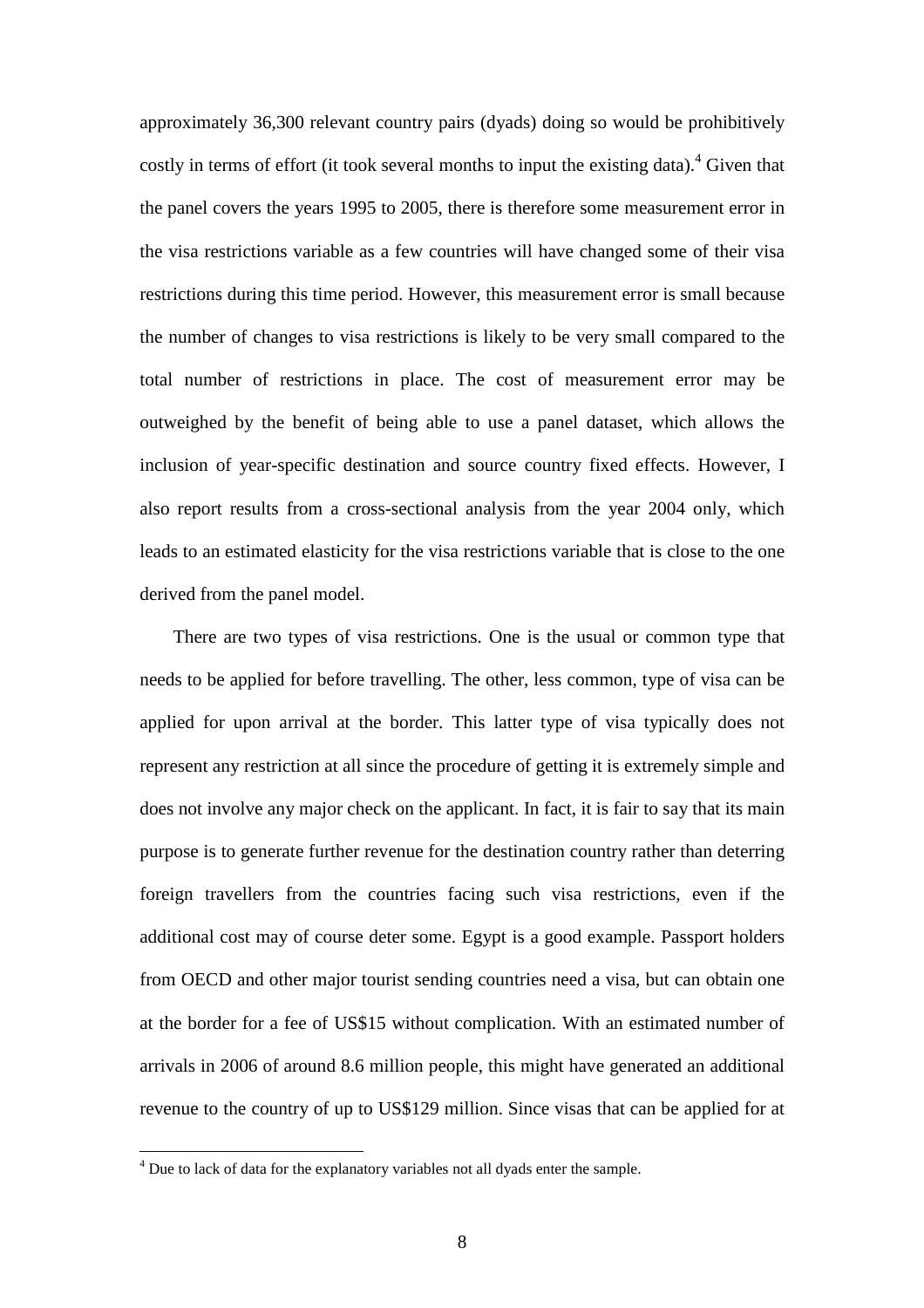the border are very different from visas that need to be applied for in advance and *before* travelling, I will count only the latter as visa restrictions in the estimations. Similarly, countries on a so-called "visa waiver program", with which the United States exempts travellers from selected countries from the need to obtain a prior visa are deemed free of visa restrictions, even though the United States has recently introduced a kind of intermediate regime by requiring visitors from visa waiver program countries to apply for so-called Electronic Travel Authorization before the start of travel.

Visa restrictions are a fairly common phenomenon. 66 percent of country dyads impose such restrictions, but the large standard deviation of 48 percent demonstrates that there is a lot of variation in the data. There is a good deal of reciprocity: around 68 percent of country dyads either impose visa restrictions on each other or are mutually free of such restrictions. Western developed countries impose restrictions on travellers from many more developing countries than their citizens face when travelling to the developing world. The average Western citizen needs a visa for travelling to around 93 foreign countries, whereas the average developing country citizen can enter 156 foreign countries only with a visa. In addition to economic considerations, visa restrictions are often driven by geostrategic reasons. Countries often allow visa-free travel for visitors from neighbouring countries or countries from the same region, unless they are on unfriendly terms with the foreign government. Whereas there is a roughly 69 percent chance that a dyad located in different regions has a visa restriction in place, this likelihood decreases to 49 percent if the two countries are from the same region.

In sum, the international system of visa restrictions provides highly unequal access to foreign spaces. Facilitating the mobility of some is achieved at the expense

9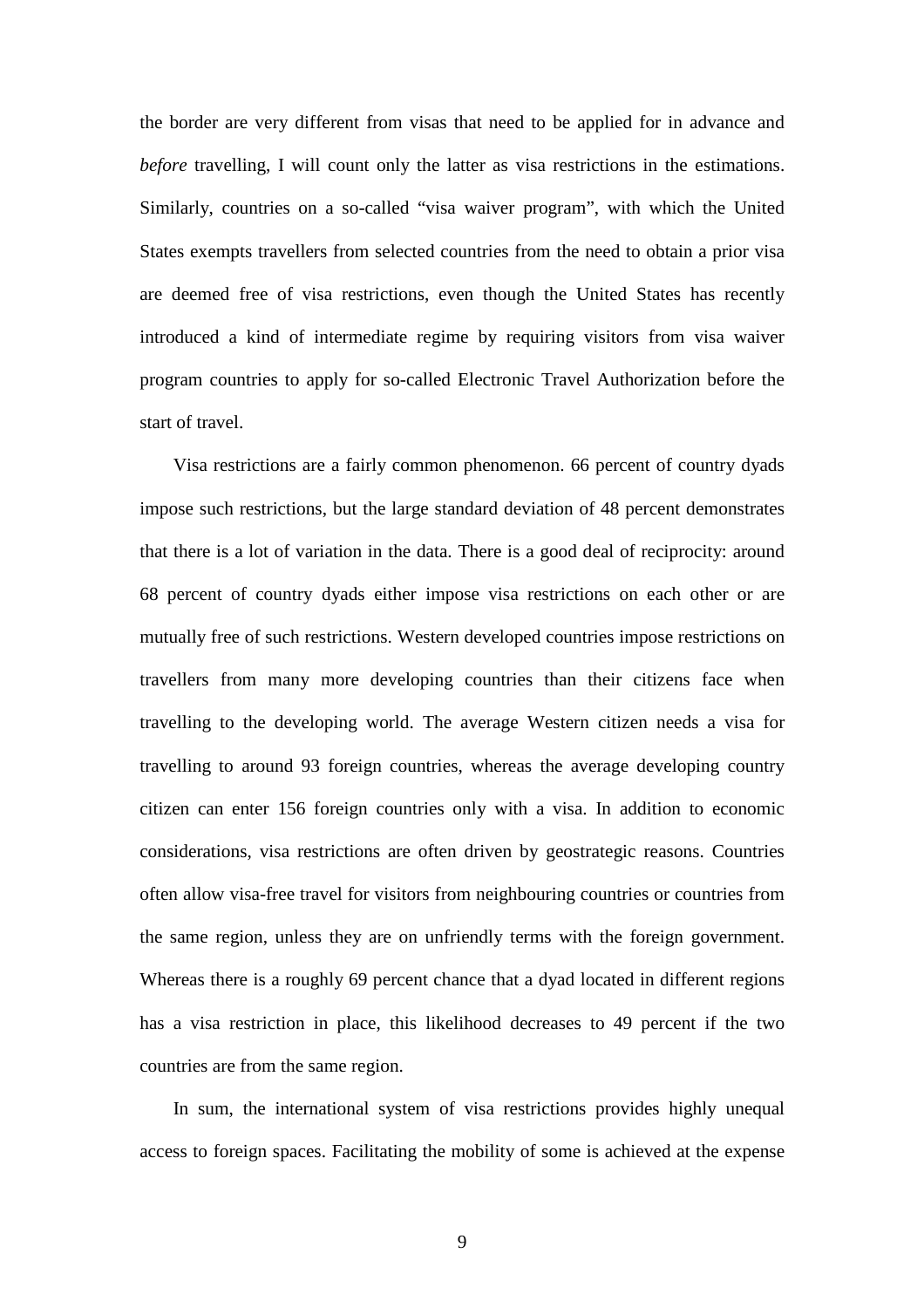of inhibiting and deterring mobility of others. By and large, citizens from rich and geographically or culturally close countries are far less likely to be subjected to visa restrictions than others. Maps 1 and 2 demonstrate the geographical unevenness in the total number of visa restrictions a country imposes on foreign travellers and in the total number of restrictions its nationals face when travelling abroad. Clearly, while such aggregated information does not do justice to the complexity and variety of bilateral relationships between countries, the maps clearly demonstrate that access to foreign spaces is very unequal (Neumayer 2006). I discuss reasons for the variation in the system of visa restrictions in more detail after the section that presents the estimation results.

#### < Insert maps 1 and 2 around here >

Recall from the estimating equation that in addition to the visa restriction variable, there are destination- and source-specific time-varying variables as well as time-invariant variables that measure the link between the two countries. As destination- and source-specific variables I include the natural logs of population size and per capita income as well as a measure of democracy in both countries. The idea is that larger and richer countries are more attractive destination countries and generate more travelers as source countries. Democracies tend to impose fewer, if any, restrictions on travel abroad and fewer restrictions on travellers from abroad. Data on income and population are taken from World Bank (2007), data on democracy from the Polity IV project (Marshall, Jaggers, and Gurr 2008). Political violence in destination countries is a deterrent to travelers (Neumayer 2004). I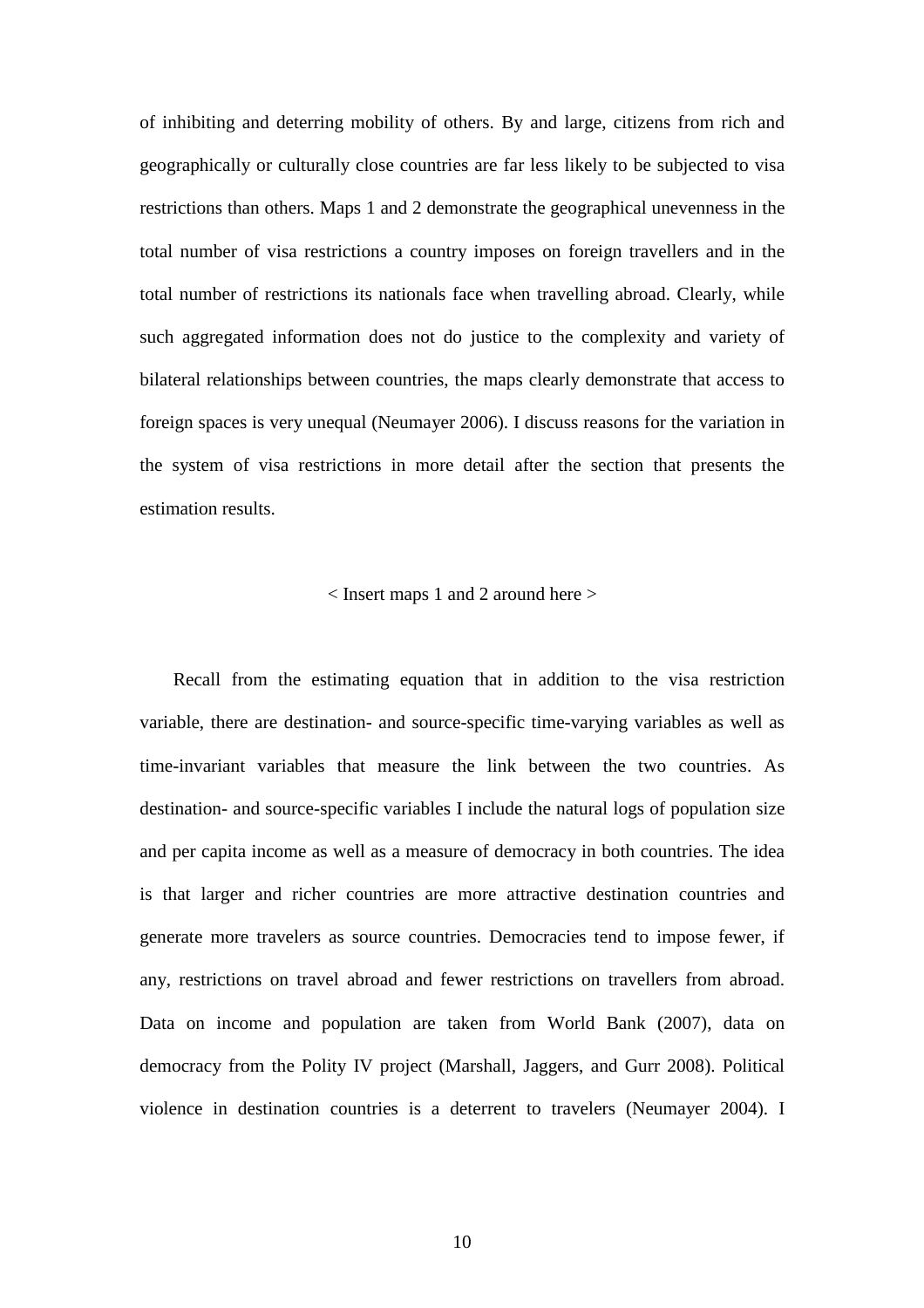therefore employ a variable that measures the intensity of armed conflict in a country, with data taken from Gleditsch et al. (2002).

As variables measuring links between two countries, I use the natural log of the geographical distance between the capital cities, a dummy variable for when the two countries are located in the same geographical region and, finally, a dummy variable for the existence of a former colonial link. Data on distance are taken from Bennett and Stam (2008), geographical classification largely follows the World Bank's (2007) grouping of countries.<sup>5</sup> The colonial ties dummy variable is taken from Neumayer (2003) and complemented to include Russia in this definition since its imposition of political and military control over ex-Soviet territories was analogous to that exercised by the classic Western and Japanese colonisers.

#### **Regression results**

 $\overline{a}$ 

Table 1 contains the estimation results. Column 1 reports the base model, which will be compared to various extensions and modifications. Addressing the control variables first, the estimated elasticities for per capita income in destination and source countries suggest that bilateral travel increases by around 11.5 and 6.4 percent for a ten percent increase in respective per capita incomes. In other words, bilateral travel is a normal good (income elasticity above zero), as one would expect. The estimated elasticity for population size in the source country suggests that a ten percent higher population size increases travel by 5.9 percent. The elasticity of population size in the destination country is somewhat smaller at 5 percent.

<sup>&</sup>lt;sup>5</sup> The major difference is that the United States and Canada do not constitute their own region, but are part of Northern and Central America, while South America forms a group of its own.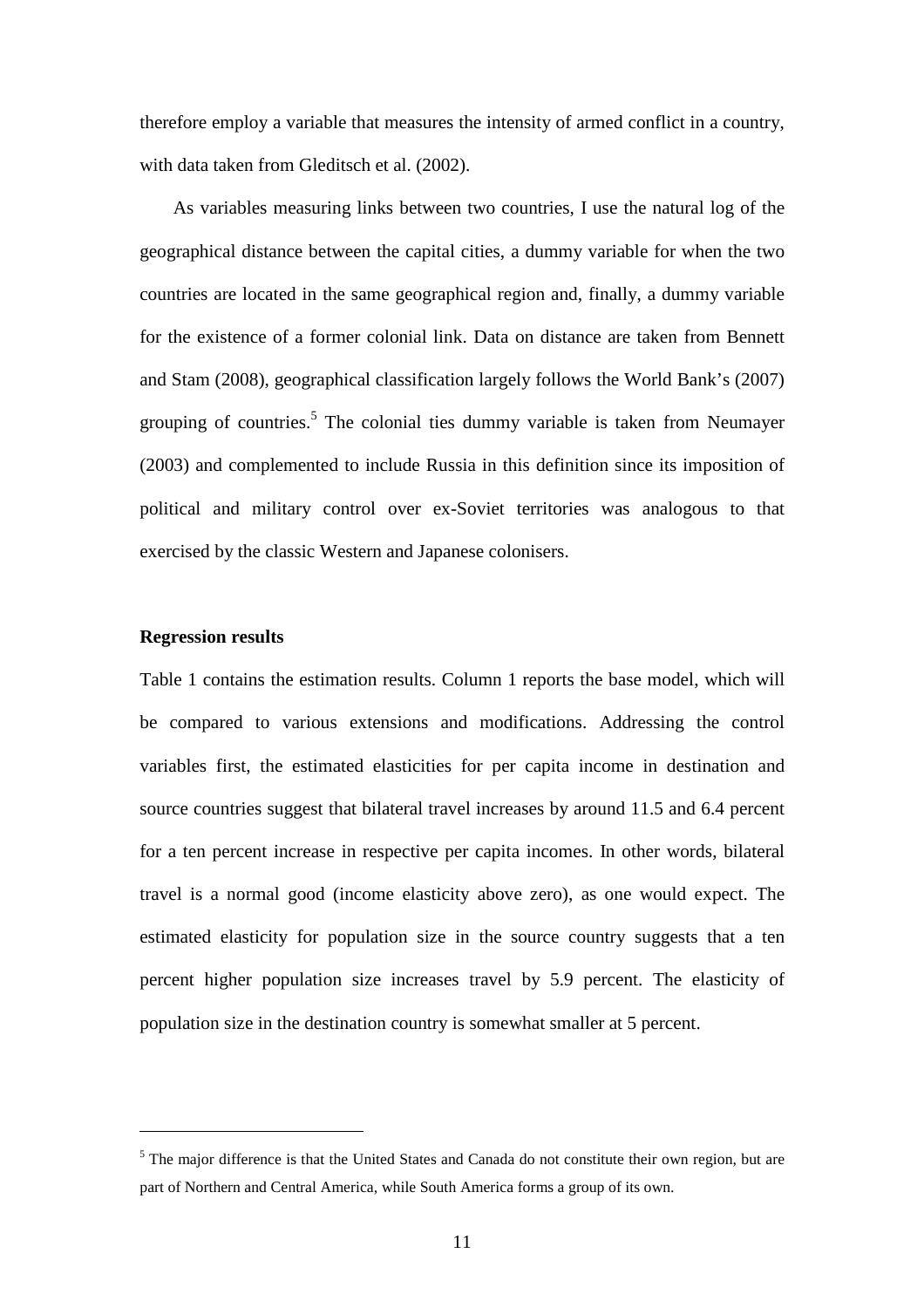< Insert table 1 around here >

Geographical distance deters bilateral travel: for every 10 percent increase in distance between the two countries, bilateral travel falls by 5.2 percent. Dyads in which the destination and source country belong to the same geographical region on average receive a travel flow that is 492 per cent higher than dyads in which the two countries belong to different regions. <sup>6</sup> Together, the distance and regional belonging variable demonstrate a very strong effect of geographical location on bilateral travel. A former colonial link between the destination- and source-country also has a strong impact on bilateral travel, increasing it on average by 505 per cent. A more democratic regime in either source or destination country or armed conflict in the destination country do not impact on bilateral travel in this model specification.

Turning now to the main variable of interest, visa restrictions, the estimated coefficient suggests that the existence of a visa requirement reduces the bilateral flow of visitors by roughly 60 per cent. While a substantively large effect, it may seem small in comparison to the geographical and colonial link variables. However, one needs to keep in mind that these variables are strongly correlated with each other. The likelihood of a visa restriction in place is much lower for geographically close dyads, dyads with countries in the same geographical region and dyads in which there is a former colonial link (Neumayer 2006).

In column 2 I estimate the model for the year 2004 only to avoid the measurement error from using the visa restrictions variable, which was derived from

 $\overline{a}$ 

<sup>&</sup>lt;sup>6</sup> These and similar estimated elasticities take into account the necessary correction for the interpretation of estimated dummy variable coefficients in semilogarithmic equations (see Kennedy 1981).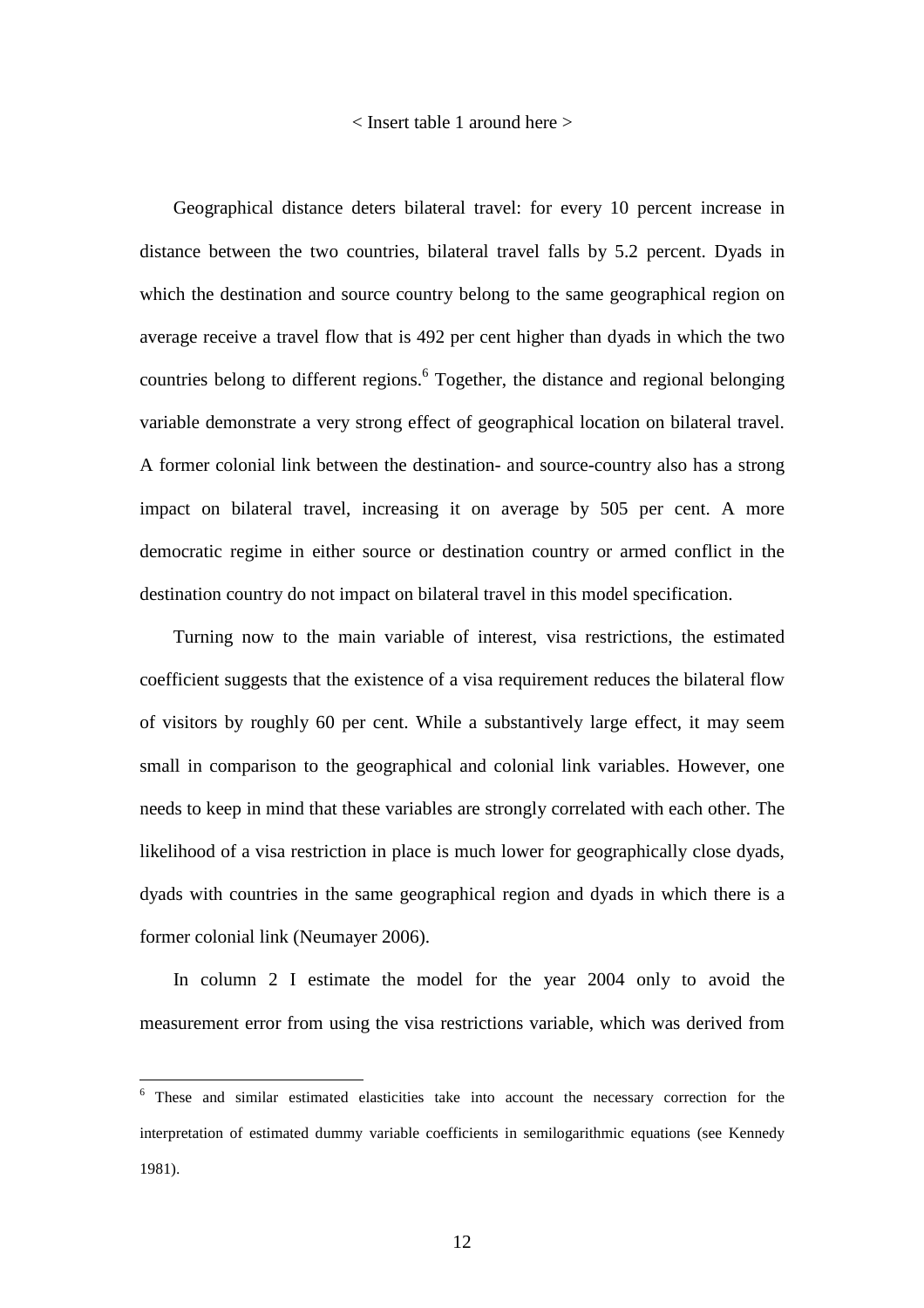data of 2004 only, for the entire time period of the panel. At 63 percent, the estimated effect of visa restrictions is almost identical to the one derived from the fixed effect panel model. In column 3, I include destination and source specific fixed effects into this model, which means that all the  $x_i$  and  $x_j$  variables are dropped from the estimation. The effect of visa restrictions is estimated at 62 percent, i.e. almost identical.

Santos Silva and Tenreyro (2006) argue that the interpretation of estimated coefficients as elasticities in OLS log-linearized models can be highly misleading in the presence of heteroskedasticity. They suggest estimating the model in levels (i.e., not log-linearized) instead and using a Poisson estimator with clustered standard errors. Results are reported in column 4 for the panel and in columns 5 and 6 for the year 2004 only, respectively. Note that the model in column 4 cannot include yearspecific nation dummies as was the case in column 1, as the model failed to converge. Instead, it includes time-invariant dummy variables for destination and source countries as well as year-specific time dummies. The estimated coefficients suggest that the expected number of visitors goes down by 56.4, 52 and 59.4 percent, respectively, which represents slightly lower elasticities than in the log-linearized model.

Does the effect of visa restrictions differ across groups of countries? To test for this, I have interacted the visa restrictions variable with various dummy variables for country groups and have re-estimated model 1 (detailed results not reported, but available upon request). See table 2, which summarizes the results together with some descriptive information on actual travel flows in 2005. To start with, visa restrictions have a more damaging effect on bilateral travel to developing than to developed countries. Whereas such restrictions reduce bilateral travel by approximately 37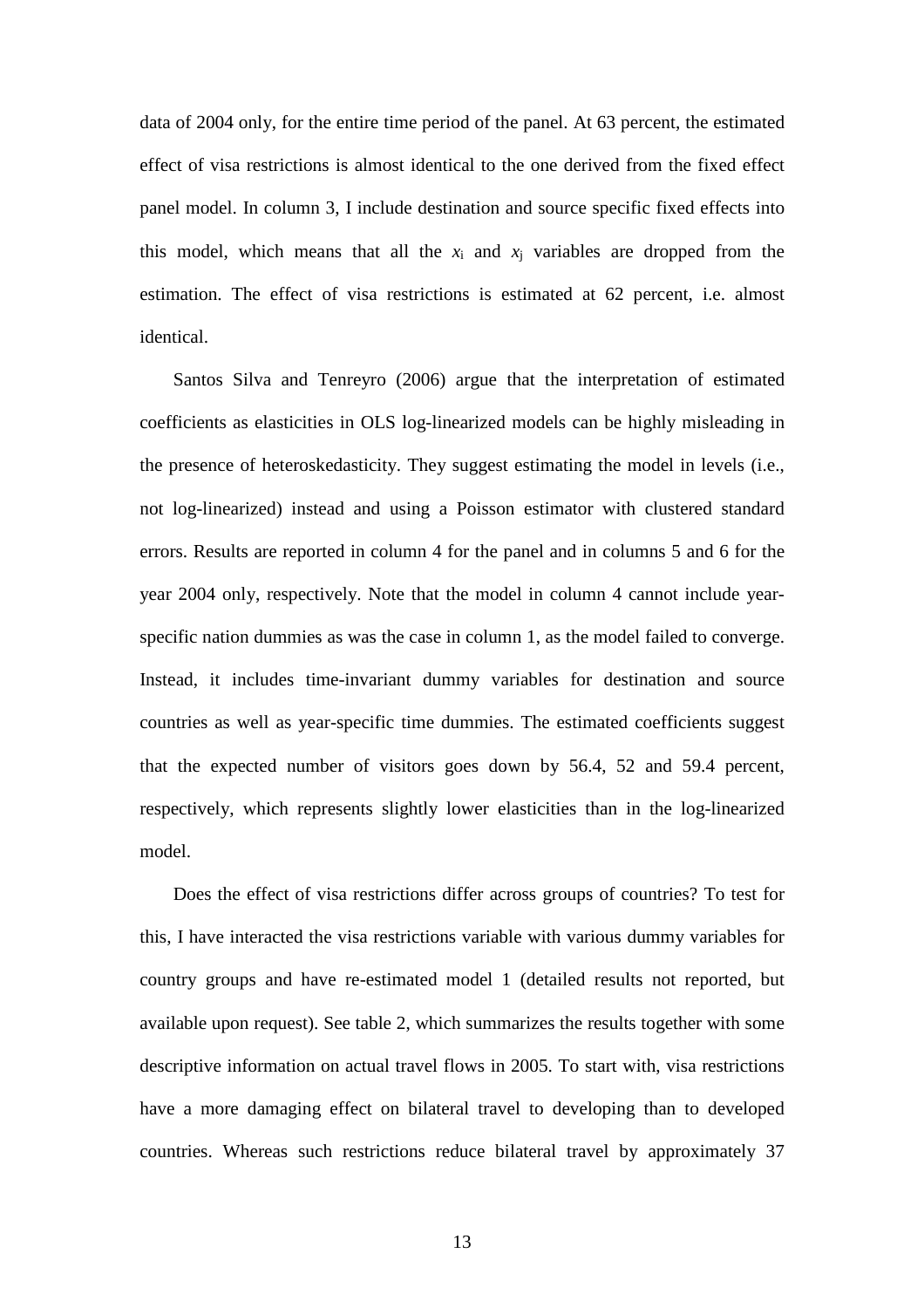percent to developed countries, the effect is much stronger at 64 percent in travel to developing countries. The likely reason is that, on average, travel to developed countries is more beneficial for potential visitors than travel to developing countries such that fewer of them are deterred from travelling by the existence of visa restrictions. Among the developed countries, travel to the high-income East Asian and Pacific countries (Japan, Australia, New Zealand) is more strongly affected at minus 61 percent than travel to high-income North America (Canada and United States) at minus 31 percent, whereas travel to Western Europe is not affected in a statistically significant way. Among the developing countries, visa restrictions have the largest effect on travel to countries in Eastern Europe and Central Asia (minus 77 percent), followed by Latin America and the Caribbean (minus 68 percent), Sub-Saharan Africa (minus 63 percent), Middle East and Northern Africa (minus 51 percent) as well as low-income Eastern Asia and the Pacific (minus 25 percent). The effect on travel to South Asian countries is statistically insignificant, but there are only three countries in this region so the respective coefficient is likely to be estimated unreliably.

Testing conversely for differential effects of visa restrictions on visitors coming from certain groups of countries, I find again that such restrictions have a stronger effect on visitors from developing (minus 66 percent) than developed countries (minus 36 percent). The reason is most likely that individuals in developed countries find it easier to obtain a visa and are better able to pay for the direct and indirect costs. Among the developed countries, it is again travel from the high-income East Asian and Pacific countries which is most strongly affected (minus 58 percent), followed by travel from Western Europe (minus 26 percent), whereas travel from North America is not statistically significantly affected. Among the various regions of the developing world, visa restrictions have the strongest negative effect on travel from Latin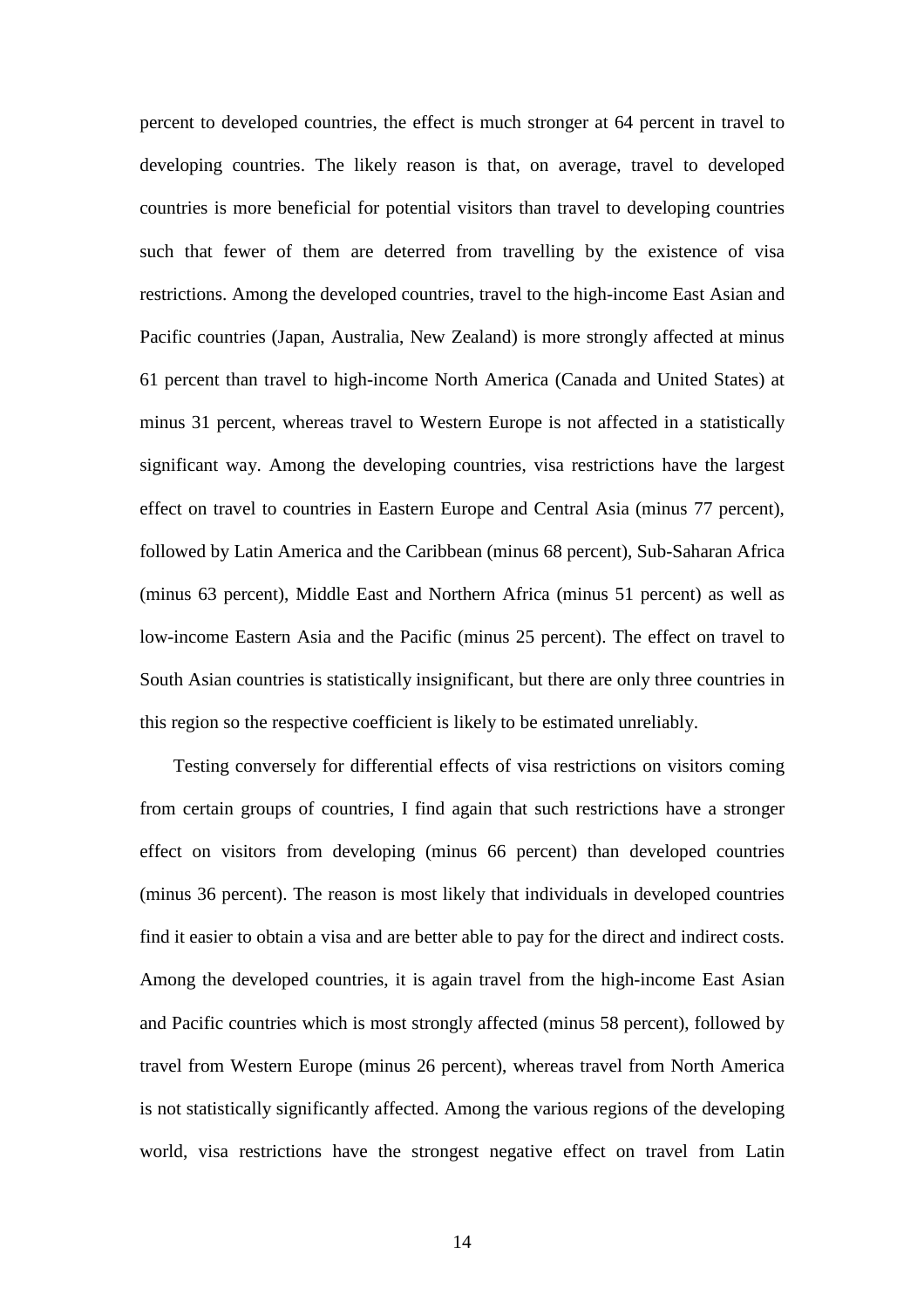America and the Caribbean (minus 76 percent), followed by Sub-Saharan Africa (minus 66 percent), Northern Africa and the Middle East (minus 52 percent), Eastern Europe and Central Asia (minus 45 percent), and South Asia (minus 29 percent).

#### **Why restrict the number of travellers via visa restrictions?**

The results reported above suggest that visa restrictions have a large negative effect on the flow of travellers between two countries. Most policy makers now subscribe to the view that international trade, foreign investment, tourism, scientific, business and other contacts are desirable for mainly economic reasons. So, the question arises, why do states impose visa restrictions if these are economically damaging? The reason is that every state faces the dilemma between facilitating the cross-border flow of people for its own economic and political benefit on the one hand and monitoring, controlling and limiting that same flow for its perceived security interest as well as preventing illegal immigration on the other hand.

What differs across countries is the relative weight they put on the two aspects of the trade-off. Visa restrictions provide a crude, but powerful mechanism to manage this trade-off. They fulfil the double role of pre-selection and deterrence: Those who do not need a visa are regarded as welcome and low-risk visitors by default, those who need a visa and have been approved by the country's consulate or embassy abroad are regarded as not unwelcome and not representing a great risk upon closer inspection, whereas those who need a visa and do not have one or have been denied a visa are unwelcome. To be sure, even if no visa is needed or a visa has been attained, the final decision of whether one can enter a foreign space is made at the border itself and there is always the risk that border control will deny entry even if one is in possession of a valid visa. However, in practice this risk is rather small, which is why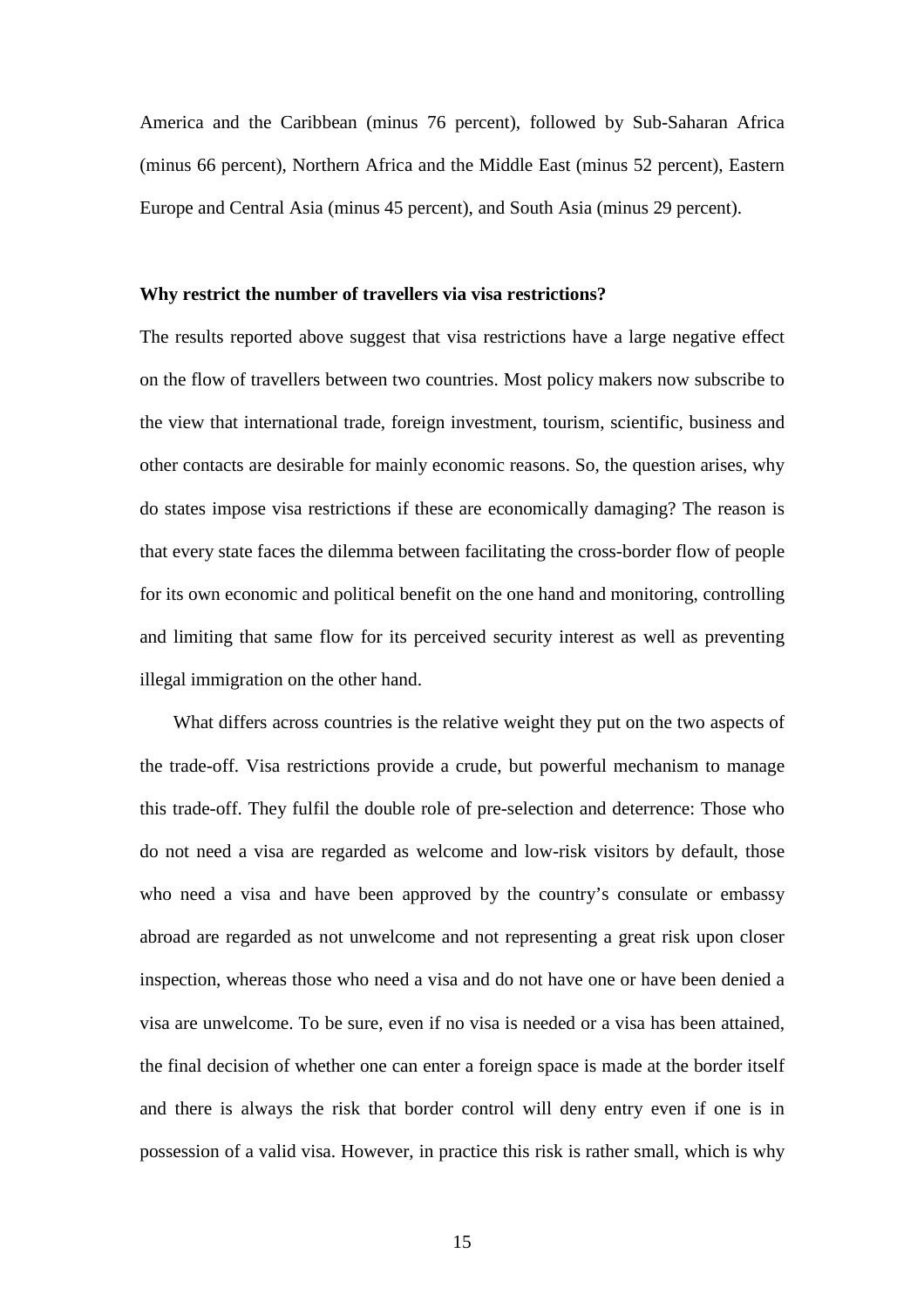the pre-selection role of the system of visa restrictions is so important.<sup>7</sup> Not so much passports as such, as Salter (2003, 2) seems to suggest, but the visa restrictions imposed on passport holders from certain countries are one of the most important mechanisms, with which nation states exert their prerogative to control entry into their territory.

Those countries more concerned about security will impose more restrictions. One obvious concern is that visitors might turn into immigrants by staying on (illegally) in the country instead of returning back home. Illegal entry is only one way into illegal immigration. Gaining legal access, but then overstaying the allowed period of leave is another and quite important one.<sup>8</sup> Western developed countries are

 $\overline{a}$ 

<sup>8</sup> Just how important is difficult to say. Bigo (1998, 152) reports from discussions with French Schengen Officials and the *Central Directorate for the repression of illegal immigration and employment* that only 20% of illegal immigrants crossed the border illegally, whereas the vast majority entered the country perfectly legally, but then overstayed the allowed period of time. Andreas (1998, 607) and Koslowski (2005, 5) report a higher share of individuals crossing the border illegally for the United States (50 to 60% and 60 to 70%, respectively) despite the increasing militarisation of the U.S.- Mexican border (Nevins 2002). But even so an estimated 150,000 people each year overstay their visa with the intention of settlement.

 $<sup>7</sup>$  This importance is further heightened by the fact that it might not be possible to send people whose</sup> entry is rejected back to their home country. True, in principle the passport 'provides an assurance for the State of transit or destination that the bearer can return to the State which issued the passport' (ICAO 2004, 13). In other words, in principle the passport guarantees that those denied access can be sent back to the issuing country. However, there have been many cases where individuals have destroyed their passports or countries have refused to take their nationals back. It is exactly for this reason that many countries require airlines not to let anyone enter the aircraft who is not in the possession of a valid visa (if required to do so). Otherwise the dual purpose of visa restrictions, preselection and deterrence, would be defeated. Increasingly, sanctions are applied to sea and ground transport companies as well (UN 2002).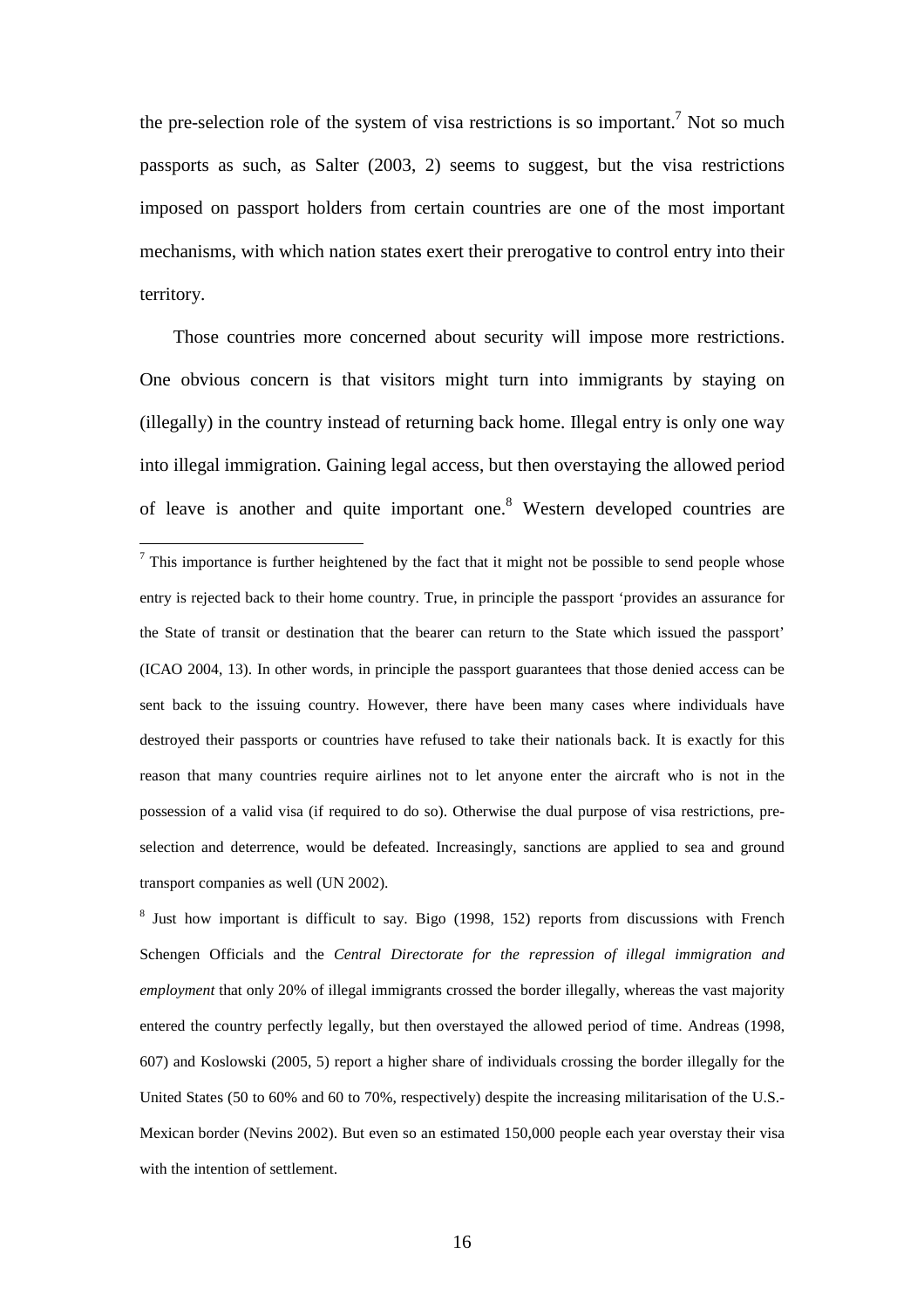attractive destinations for illegal immigrants who often come from poor developing countries, which explains why Western countries usually have restrictive visa policies in place with respect to travellers from developing countries. Besides immigration, another big concern to many states is the infiltration by potential terrorists, drug traffickers, political activists and other *persona non grata*. Visa restrictions represent an important mechanism to counter threats to regime stability by politically undesirable individuals and threats to national security by politically motivated violence. Autocratic regimes are suspicious that foreign influence might undermine the regime's foundations and are therefore eager to control who enters the country. The more autocratic and repressive a regime is, the more it is threatened by open borders (Anderson 2000). It is therefore not surprising that some of the most autocratic countries in the world (e.g. China, Myanmar and Northern Korea) impose visa restrictions on travellers from almost every other country in the world.

In contrast, those governments more concerned about the detrimental economic and other impacts of visa restrictions will impose fewer visa restrictions. For example, countries which are heavily dependent on trade need to provide easy access to foreign visitors in order to facilitate the international exchange of goods and services. Major tourist destinations have an incentive not to impose visa restrictions on sending countries in order to remain attractive in the increasingly competitive market for mass tourism. O'Byrne (2001) argues that the relaxation of visa requirements in many countries can be explained as a direct response to the demands by the tourism industry to whom 'freedom of travel *is* freedom to trade' (emphasis in original). Hence, it is again not surprising that some of the most tourism-dependent countries in the world (e.g., Barbados, Kenya, Maldives, Seychelles, Tanzania) as well as some of the most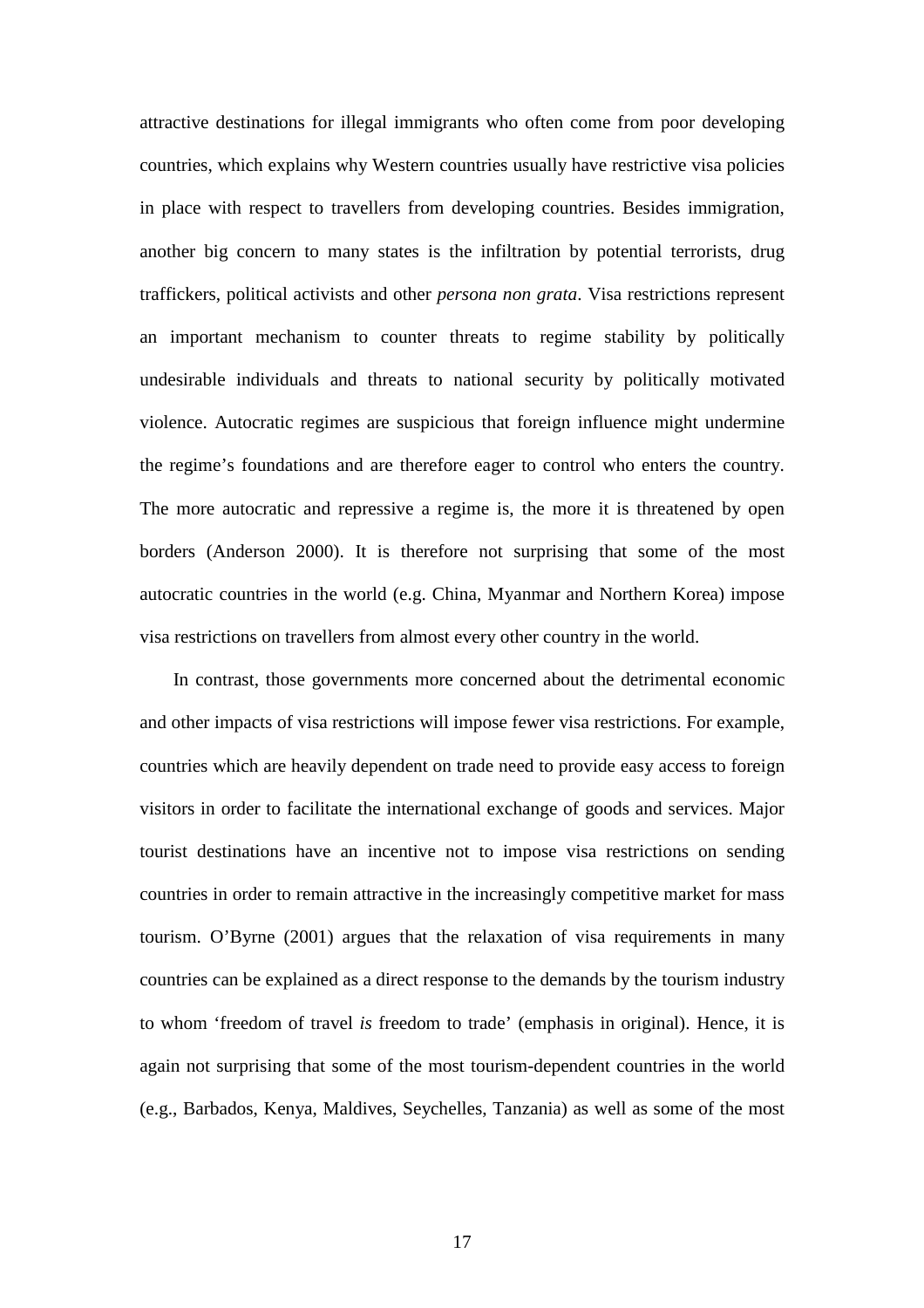trade-dependent countries and country-like entities (e.g., Hong Kong, Malaysia, Singapore) impose very few, if any, visa restrictions on travellers.

Does this mean that the estimations reported above suffer from endogeneity bias, which would follow if the explanatory variables like visa restrictions were correlated with the error term? Not necessarily. The destination and source country fixed effects included in the estimations capture, among other things, the general trade and tourism openness (dependence) of countries. They certainly reduce potential correlation of the key explanatory variable visa restrictions with the error term, even if they perhaps cannot eliminate it entirely. That explanatory variables are correlated with each other (rather than with the error term) is not a problem for the estimations, however. It simply changes the interpretation of the estimated coefficient, which then has to be seen as estimating the effect of visa restrictions conditional on the other explanatory variables, including the fixed effects, being included in the estimation model.

#### **Conclusion**

In this article, I have estimated the effect of visa restrictions on bilateral travel. The results show that bilateral travel is significantly and substantively affected by such restrictions. It is estimated to be reduced by between 52 and 63 percent on average. I have also shown that travel to and from developing countries suffers more from the imposition of visa restrictions and that there are also regional differences across the developing world. These estimated effects need to be treated with some caution due to the identification problem (potential omitted variable bias), which I tried to mitigate through careful model specification, but could not solve completely. Moreover, the data are not dis-aggregated so I cannot distinguish between different types of travel. However, while visa restrictions may not affect all types equally, they will dampen all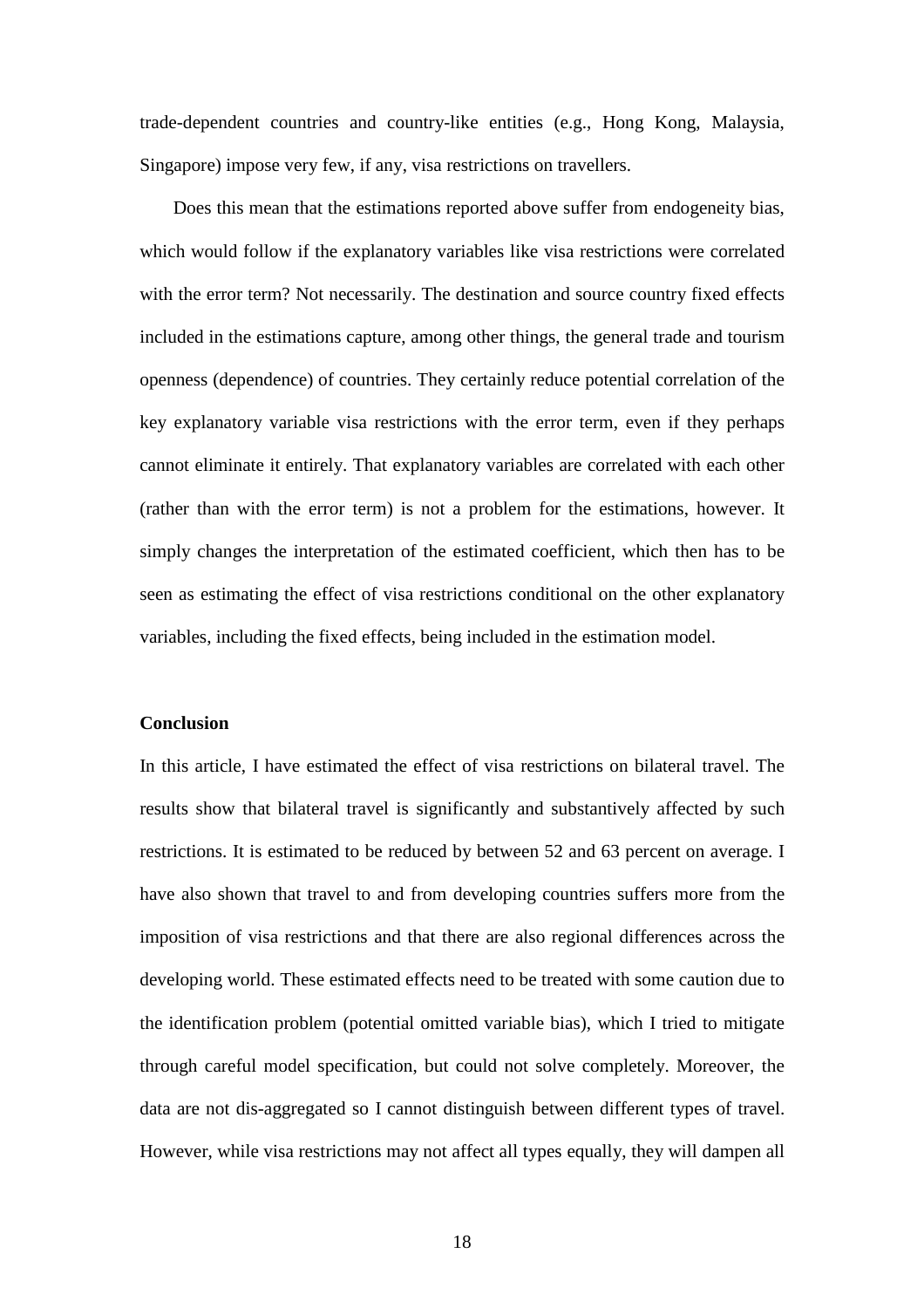travel. There will be less trade, fewer tourists, less scientific, cultural and other exchange. In other words, countries imposing visa restrictions on foreign travellers pay a price for doing so.

Imposing visa restrictions need not be irrational, however. Governments will balance the economic or other benefits of allowing foreign travellers access to their country's domestic space against the security and other concerns foreign visitors generate. As pointed out above, the system of visa restrictions varies in predictable ways. More trade and tourism dependent countries impose fewer restrictions, richer countries fearful of illegal immigration and more autocratic countries impose more restrictions.

Yet, visa restrictions have a substantively large damaging effect on bilateral travel and policy makers would be well advised to consider whether the large benefits of lifting visa restrictions would outweigh any security or other concerns they may have. Visa restrictions are strangely at odds with a world that is becoming more and more inter-connected via myriad links and in which economic and other gains increasingly depend on international exchange and mobility. However, human geographers and other social scientists have long since noted how increases in "globalization" do not necessarily mean increases in the cross-border flow of human beings (Collinson 1996; Andreas and Snyder 2000; Nevins 2002; Cunningham 2004). Nation-states have proven far keener to bring down barriers to telecommunication, trade and, if less so, capital flows than they have been keen to remove barriers to the cross-border movement of people.

19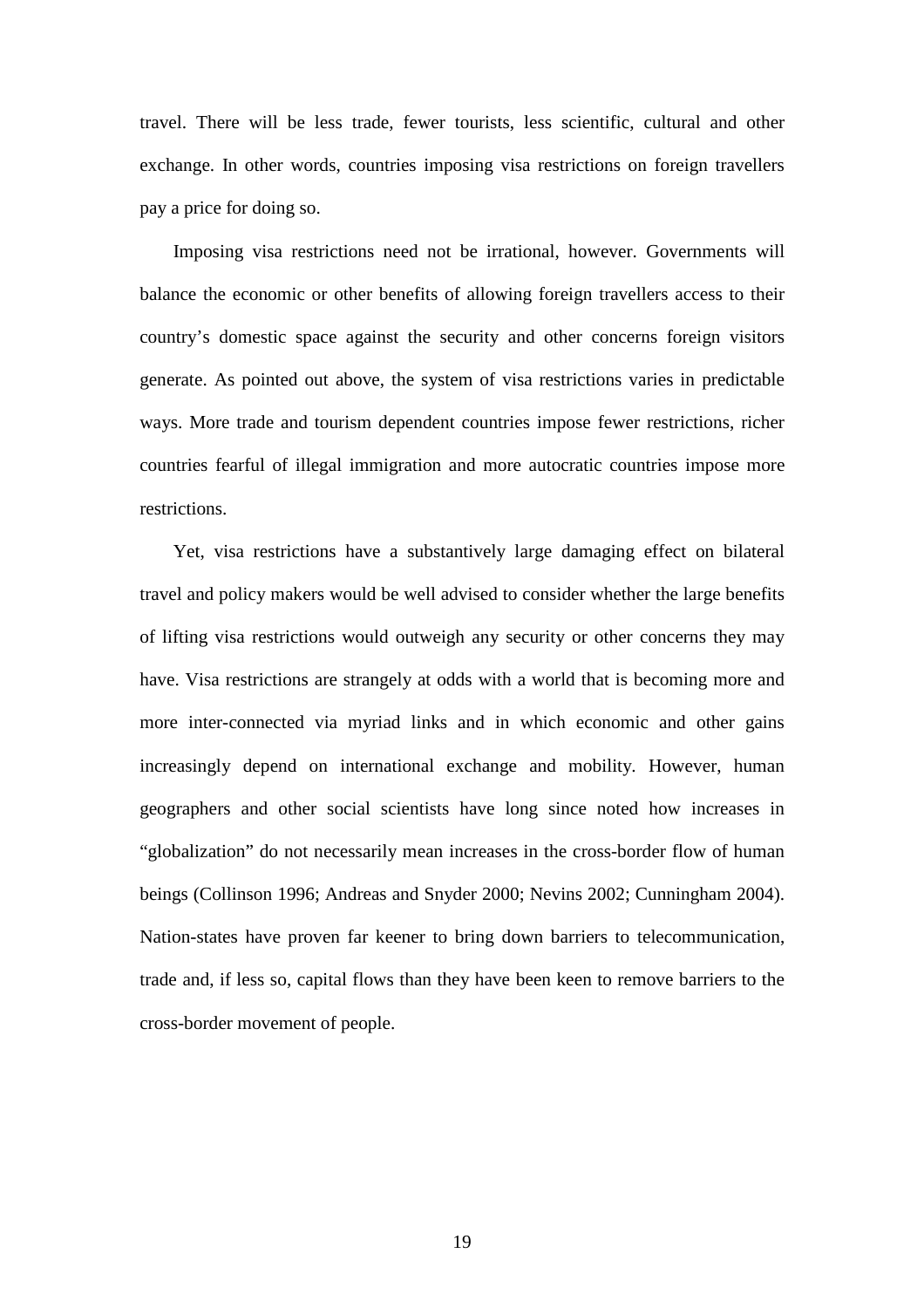#### **References**

- Anderson, M. 2000. The transformation of border controls: A European precedent? In *The wall around the West – state borders and immigration controls in North America and Europe*, eds. P. Andreas and T. Snyder, 15-29. Lanham: Littlefield.
- Andreas, P. 1998. The escalation of U.S. immigration control in the post-NAFTA era. *Political Science Quarterly* 113: 591-615.
- Andreas, P., and T. Snyder (eds.). 2000. *The wall around the West state borders and immigration controls in North America and Europe.* Lanham: Rowman & Littlefield.
- Baldwin, Richard and Daria Taglioni. 2006. Gravity for Dummies and Dummies for Gravity Equations. Working Paper 12516. Cambridge, MA: National Bureau of Economic Research.
- Bennett, D. S. and A. C. Stam. 2008. EUGene. http://www.eugenesoftware.org/ (last accessed 2 October 2008).
- Bhattacharjee, Y. 2004. U.S. immigration: groups urge easing of restrictions on visa policies affecting scientists. *Science* 304: 943.
- Bigo, D. 1998. Frontiers and security in the European Union: The illusion of migration control. In *The frontiers of Europe,* eds. M. Anderson and E. Bort, 148- 164. London and Washington, D.C.: Pinter.
- Collinson, S. 1996. Visa requirements, carrier sanctions, 'safe third countries' and 'readmission': the development of an asylum 'buffer zone' in Europe. *Transactions of the Institute of British Geographers* 21: 76-90.
- Cunningham, H. 2004. Nations rebound?: crossing borders in a gated globe. *Identities: Global Studies in Culture and Power* 11: 329-350.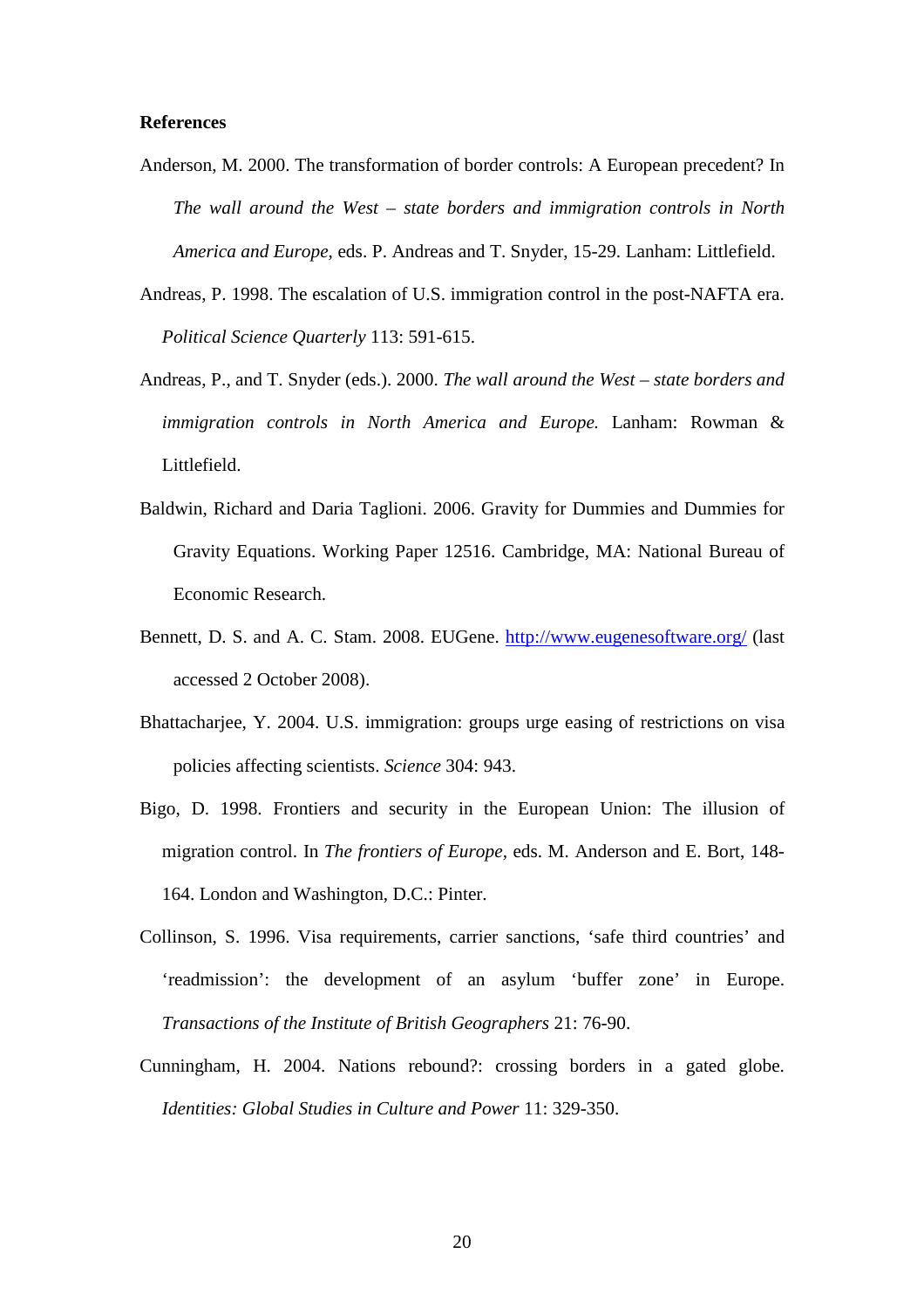- Froelich, A. 2004. US visa delays: keeping scientists from where they want to be? *BioScience* 54: 296.
- Gleditsch, N. P., P. Wallensteen, M. Eriksson, M. Sollenberg, and H. Strand. 2002. Armed Conflict 1946–2001: A New Dataset. Journal of Peace Research 39:615- 37.
- IATA. 2004. *Travel information manual*. Badhoevedorp: International Air Transport Association.
- ICAO. 2004. *Updating of the consolidated statement of continuing ICAO policies in the air transport field* A35-WP/44. Montreal: International Civil Aviation Organization.
- Kennedy, P. E. 1981. Estimation with correctly interpreted dummy variables in semilogarithmic equations. *American Economic Review* 71: 801.
- Koslowski, R. 2005. *Real challenges for virtual borders: the implementation of US-VISIT*. Washington, DC: Migration Policy Institute.
- Marshall, M. G., K. Jaggers, and T. R. Gurr. 2008. Polity IV Project. http://www.systemicpeace.org/polity/polity4.htm (last accessed 2 October 2008).
- Neumayer, E. 2003. *The Pattern of Aid Giving The Impact of Good Governance on Development Assistance*. London: Routledge.
- ———. 2004. The Impact of Violence on Tourism Dynamic Econometric Estimation in a Cross-National Panel. *Journal of Conflict Resolution* 48 (2): 259- 281.
- ———. 2006. Unequal Access to Foreign Spaces: How States Use Visa Restrictions to Regulate Mobility in a Globalised World. *Transactions of the British Institute of Geographers* 31: 72-84.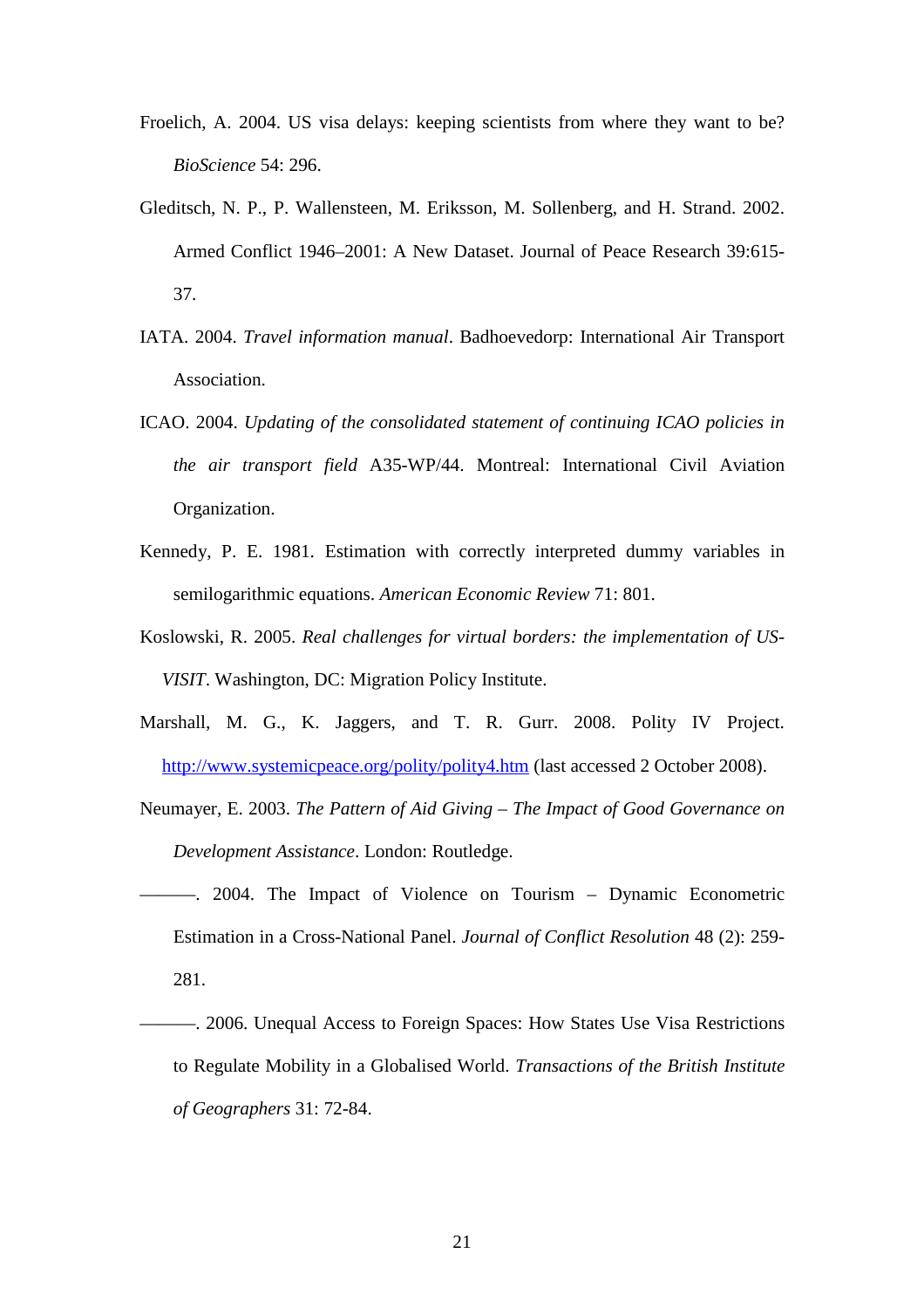———. 2010. On the Detrimental Impact of Visa Restrictions on Bilateral Trade and Foreign Direct Investment. Working Paper. London School of Economics: Department of Geography and Environment. http://papers.ssrn.com/sol3/papers.cfm?abstract\_id=1470717

Nevins, J. 2002. *Operation gatekeeper*. New York and London: Routledge.

- O'Byrne, D. J. 2001. On passports and border controls. *Annals of Tourism Research* 28: 399-416.
- Salter, M. B. 2003. *Rights of passage the passport in international relations*. Boulder and London: Lynne Riener.
- Santos Silva, J. M. C., and S. Tenreyro. 2006. The log of gravity. *Review of Economics and Statistics* 88: 641-658.
- Sassen, S. 1996. *Losing control? Sovereignty in an age of globalisation*. New York: Columbia University Press.
- ———. 1998. *Globalisation and its discontents*. New York: New Press.
- Torpey, J. 1998. Coming and going: on the state monopolization of the legitimate 'means of movement'. *Sociological Theory* 16:239-259.
- UN. 2002. *International migration report*. New York: United Nations.
- World Bank 2007. *World Development Indicators on CD-Rom*. Washington, D.C.: World Bank.
- WTO. 2007. *Statistical information on CD-Rom*. Madrid: World Tourism Organization.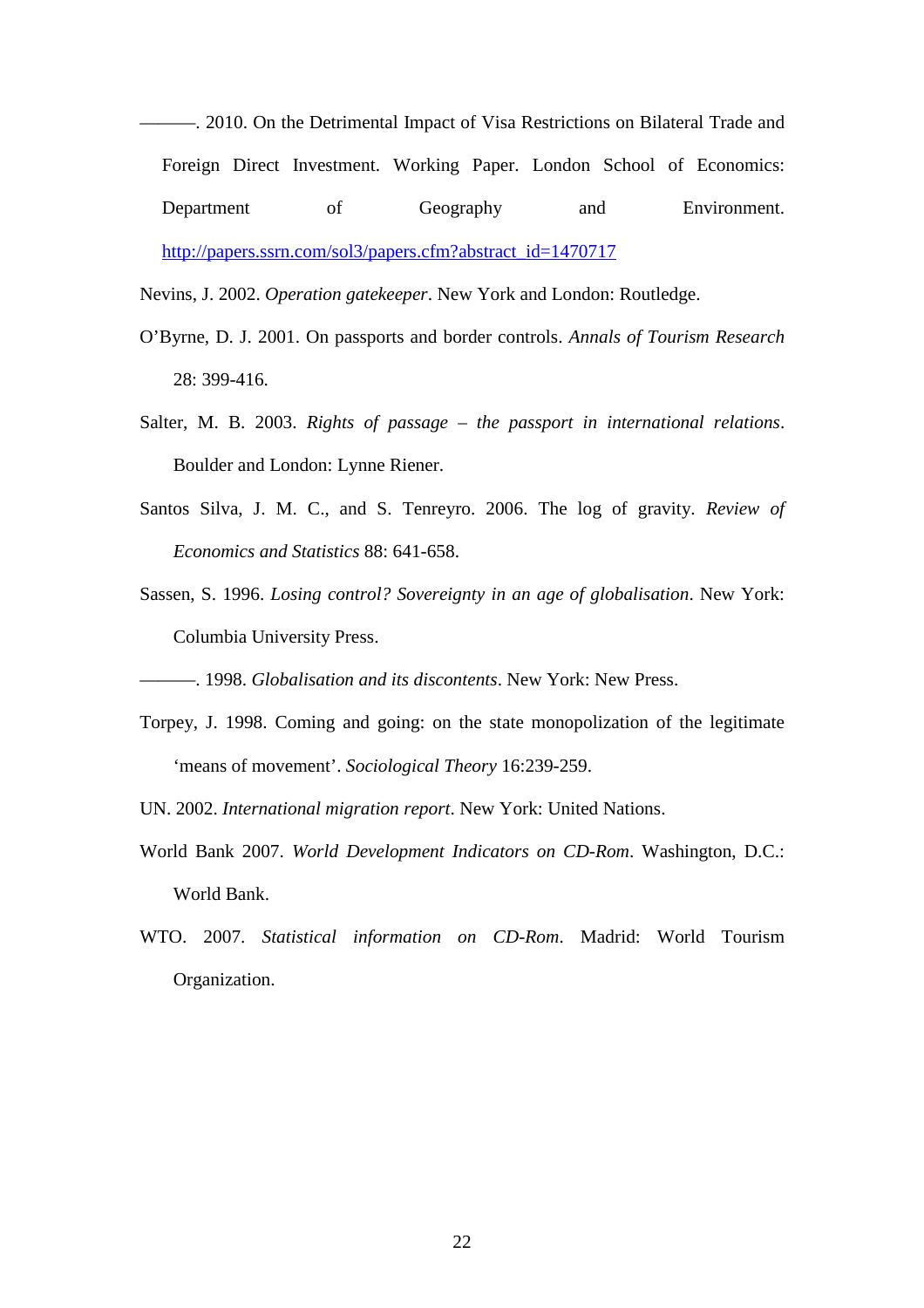## Table 1. Estimation results.

|                                        | (1)            | (2)            | (3)         | (4)        | (5)        | (6)        |
|----------------------------------------|----------------|----------------|-------------|------------|------------|------------|
|                                        | In visitors    | In visitors    | In visitors | visitors   | visitors   | visitors   |
| Visa restrictions                      | $-0.923**$     | $-0.997**$     | $-0.968**$  | $-0.822**$ | $-0.723**$ | $-0.902**$ |
|                                        | (0.0469)       | (0.0500)       | (0.0447)    | (0.127)    | (0.160)    | (0.122)    |
| In GDP pc (destination country)        | $1.151**$      | $0.752**$      |             | $0.486*$   | $0.368**$  |            |
|                                        | (0.148)        | (0.0157)       |             | (0.207)    | (0.0504)   |            |
| In Population (destination country)    | $0.504**$      | 0.788**        |             | 1.720**    | $0.479**$  |            |
|                                        | (0.128)        | (0.0145)       |             | (0.546)    | (0.0386)   |            |
| Democracy (destination country)        | 0.0407         | $-0.00489$     |             | 0.00721    | 0.0213     |            |
|                                        | (0.0241)       | (0.00391)      |             | (0.00903)  | (0.0154)   |            |
| Armed conflict (destination country)   | 0.0852         | $-0.0558*$     |             | $-0.0364*$ | $-0.139**$ |            |
|                                        | (0.0888)       | (0.0228)       |             | (0.0155)   | (0.0522)   |            |
| In GDP pc (foreign source country)     | $0.640**$      | $0.863**$      |             | 0.964**    | $0.480**$  |            |
|                                        | (0.0967)       | (0.0157)       |             | (0.292)    | (0.0666)   |            |
| In Population (foreign source country) | $0.587**$      | $0.778**$      |             | 0.636      | $0.444**$  |            |
|                                        | (0.131)        | (0.0134)       |             | (0.392)    | (0.0396)   |            |
| Democracy (foreign source country)     | $-0.0166$      | $0.0257**$     |             | $-0.00352$ | 0.00933    |            |
|                                        | (0.0180)       | (0.00432)      |             | (0.0108)   | (0.0169)   |            |
| In Distance                            | $-0.515$       | $-0.576**$     | $-0.533**$  | $-0.348**$ | $-0.309**$ | $-0.331**$ |
|                                        | (0.0141)       | (0.0152)       | (0.0135)    | (0.0203)   | (0.0412)   | (0.0187)   |
| Colonial link                          | 1.811**        | 1.834**        | 1.520**     | $0.619**$  | 1.061**    | $0.637**$  |
|                                        | (0.216)        | (0.266)        | (0.235)     | (0.227)    | (0.263)    | (0.229)    |
| Same region                            | 1.780**        | 1.787**        | 1.737**     | $0.756**$  | $0.747*$   | $0.900**$  |
|                                        | (0.0522)       | (0.0592)       | (0.0490)    | (0.173)    | (0.360)    | (0.159)    |
| Constant                               | $-21.34**$     | $-27.22**$     | 9.617**     | $-35.24*$  | $-9.767**$ | $10.56**$  |
|                                        | (3.672)        | (0.375)        | (0.279)     | (12.10)    | (1.265)    | (0.721)    |
| Observations                           | 95117          | 8222           | 10870       | 95205      | 8230       | 10879      |
| R-squared                              | 0.84           | 0.73           | 0.83        | 0.89       | 0.72       | 0.89       |
| Estimator                              | <b>OLS</b>     | <b>OLS</b>     | <b>OLS</b>  | Poisson    | Poisson    | Poisson    |
| Year-specific nation dummies           | Yes            | N <sub>o</sub> | No          | No         | No         | No         |
| Nation dummies                         | N <sub>0</sub> | No             | Yes         | Yes        | No         | Yes        |
| Time dummies                           | No             | No             | No          | Yes        | No         | No         |
| Time period                            | 1995-2005      | 2004           | 2004        | 1995-2005  | 2004       | 2004       |

Note: Standard errors clustered on country dyads. Standard errors in parentheses.

\* statistically significant at .05 level \*\* at .01 level.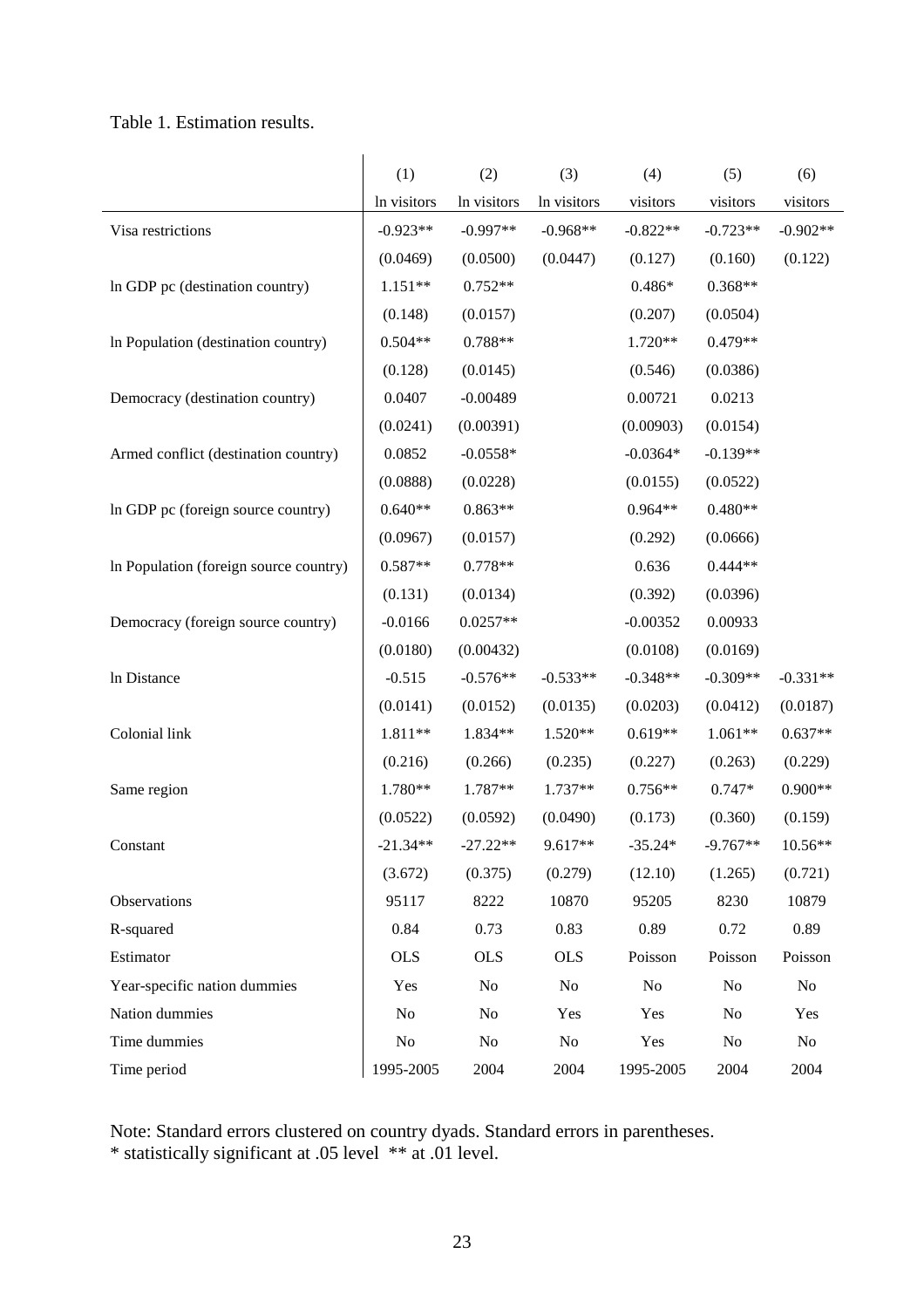|                                     | Travel to:          |                  | Travel from:     |                  |  |
|-------------------------------------|---------------------|------------------|------------------|------------------|--|
|                                     | Million visitors in | % impact of visa | Million visitors | % impact of visa |  |
|                                     | 2005                | restrictions     | in 2005          | restrictions     |  |
| Developed countries:                | 436                 | $-37$            | 555              | $-36$            |  |
| East Asia and Pacific (high-income) | 13                  | $-61$            | 30               | $-58$            |  |
| North America                       | 84                  | $-31$            | 107              | n.s.             |  |
| Western Europe                      | 339                 | n.s.             | 418              | $-26$            |  |
|                                     |                     |                  |                  |                  |  |
| Developing countries:               | 523                 | -64              | 404              | -66              |  |
| Eastern Europe and Central Asia     | 219                 | $-77$            | 160              | $-45$            |  |
| East Asia and Pacific (low-income)  | 169                 | $-25$            | 148              | $-51$            |  |
| Latin America and the Caribbean     | 51                  | $-68$            | 34               | $-76$            |  |
| Northern Africa and Middle East     | 56                  | $-51$            | 36               | $-52$            |  |
| South Asia                          | 6                   | n.s.             | 9                | $-29$            |  |
| Sub-Saharan Africa                  | 22                  | $-63$            | 17               | -66              |  |

## Table 2. Estimated effects of visa restrictions on travel to and from regions.

Note: n.s.: not significant. Source: WTO (2007) and own estimations.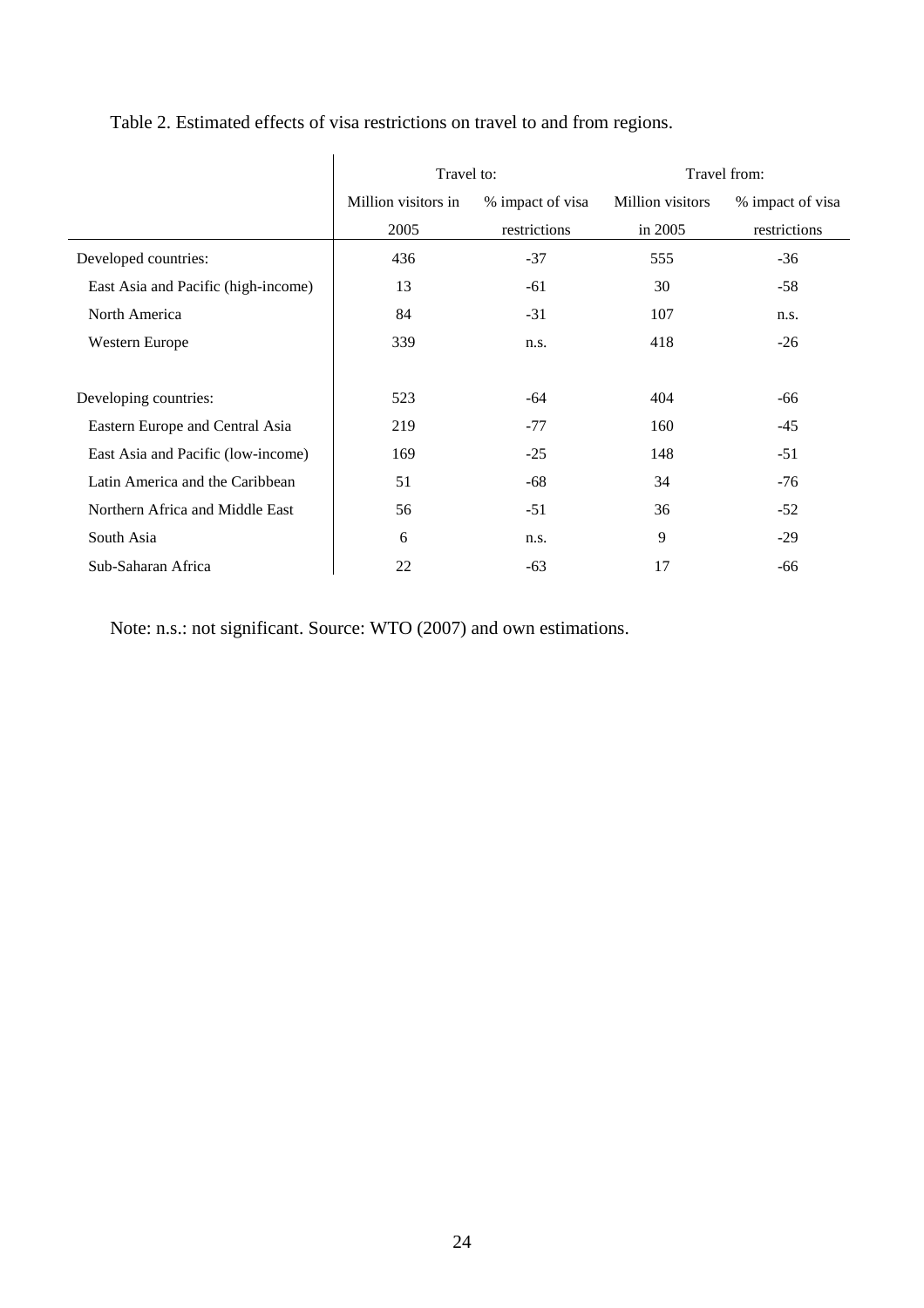

Map 1. Visa restrictions imposed by country on nationals of other countries (darker colours mean more restrictions).